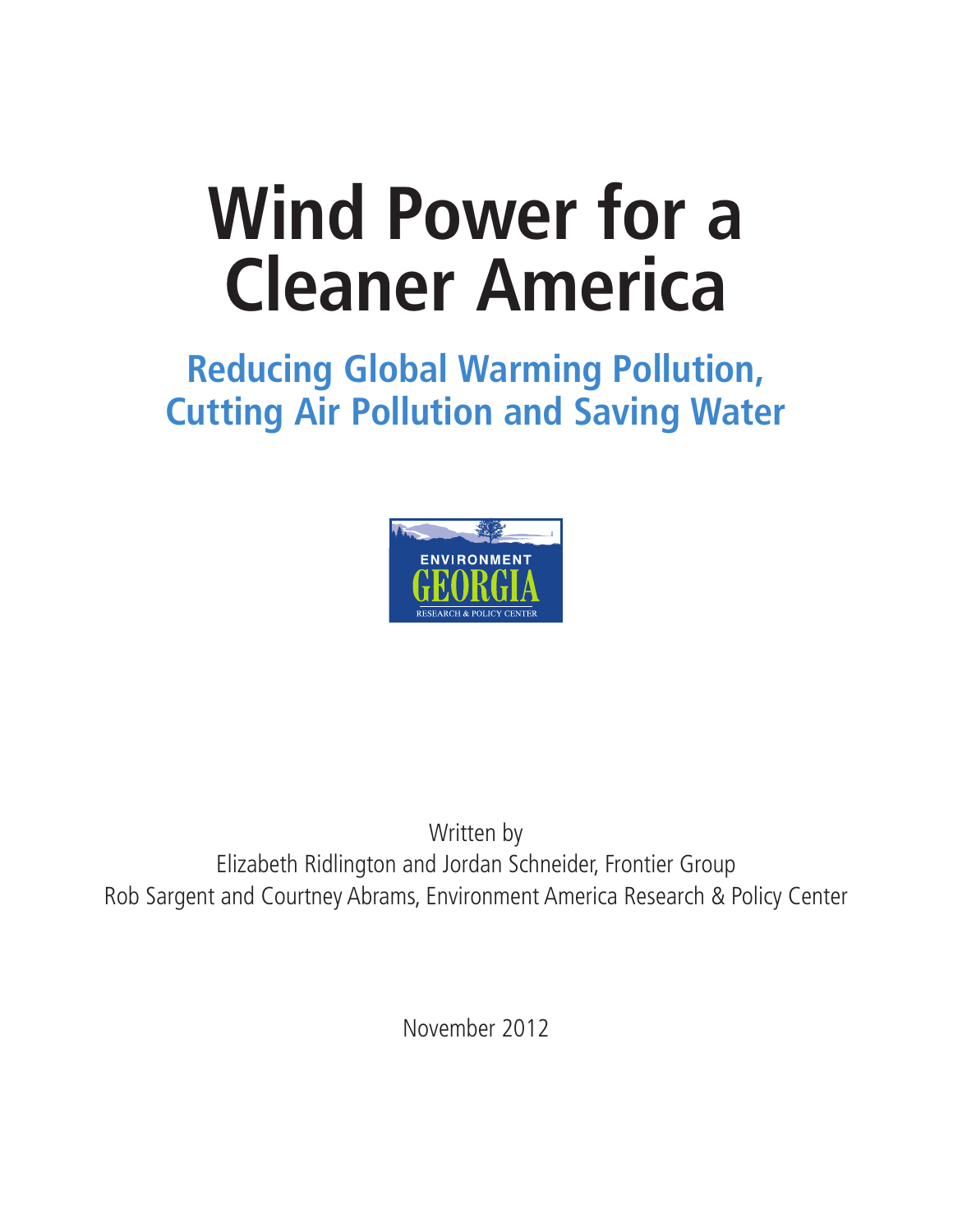### Acknowledgments

The authors thank Nathanael Greene and Cai Steger at the Natural Resources Defense Council, Elizabeth Salerno at the American Wind Energy Association, and Jeff Deyette at the Union of Concerned Scientists for their review and insightful feedback on drafts of this report. Environment America intern Emily Grand assisted with research and Tony Dutzik at Frontier Group provided editorial support.

Environment Georgia Research & Policy Center is grateful to the Energy Foundation for making this report possible.

The authors bear responsibility for any factual errors. The views expressed in this report are those of the authors and do not necessarily reflect the views of our funders or expert reviewers.

© 2012 Environment Georgia Research & Policy Center

The Environment Georgia Research & Policy Center is a  $501(c)(3)$  organization. We are dedicated to protecting Georgia's air, water and green spaces. We investigate problems, craft solutions, educate the public and decision-makers, and help Georgians make their voices heard in local, state and national debates over the quality of our environment and our lives. For more information about Environment Georgia Research & Policy Center or for additional copies of this report, please visit www. environmentgeorgiacenter.org.

Frontier Group conducts independent research and policy analysis to support a cleaner, healthier and more democratic society. Our mission is to inject accurate information and compelling ideas into public policy debates at the local, state and federal levels. For more information about Frontier Group, please visit www. frontiergroup.org.

Cover photo: Terrance Emerson via istockphoto.com

Layout: To the Point Publications, www.tothepointpublications.com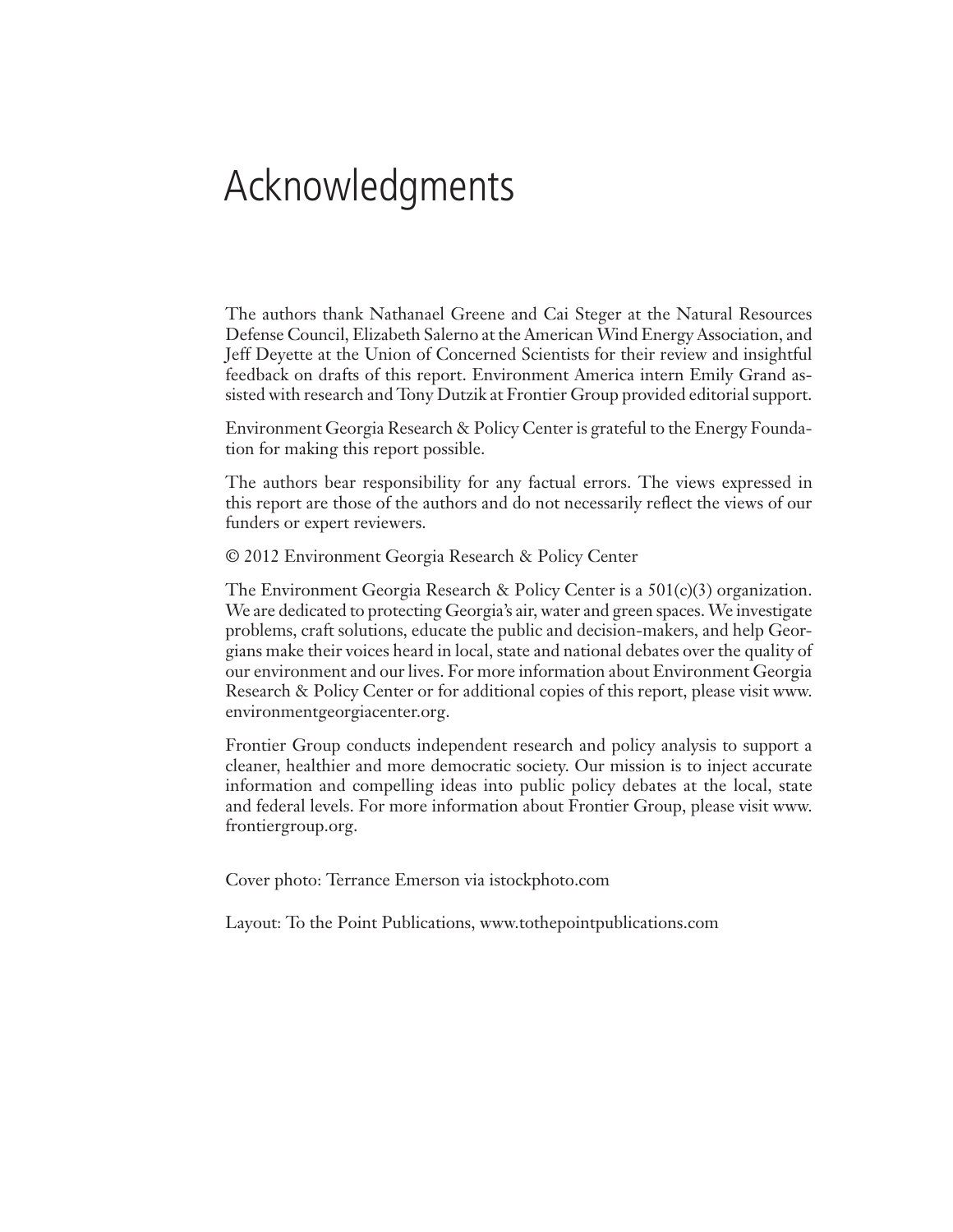## Table of Contents

| Wind Energy Reduces Pollution and Saves Water 12                         |
|--------------------------------------------------------------------------|
|                                                                          |
| America Stands to Benefit Further if We Continue to Expand Wind Power 13 |
| America Should Continue to Invest in Wind Energy. 16                     |
|                                                                          |
| Appendix A. Current and Future Wind Generation by State. 22              |
| Appendix B. Carbon Dioxide Emissions Avoided with Wind Energy23          |
| Appendix C. Water Consumption Avoided with Wind Energy. 24               |
| <b>Appendix D. Nitrogen Oxide and Sulfur Dioxide Emissions Avoided</b>   |
|                                                                          |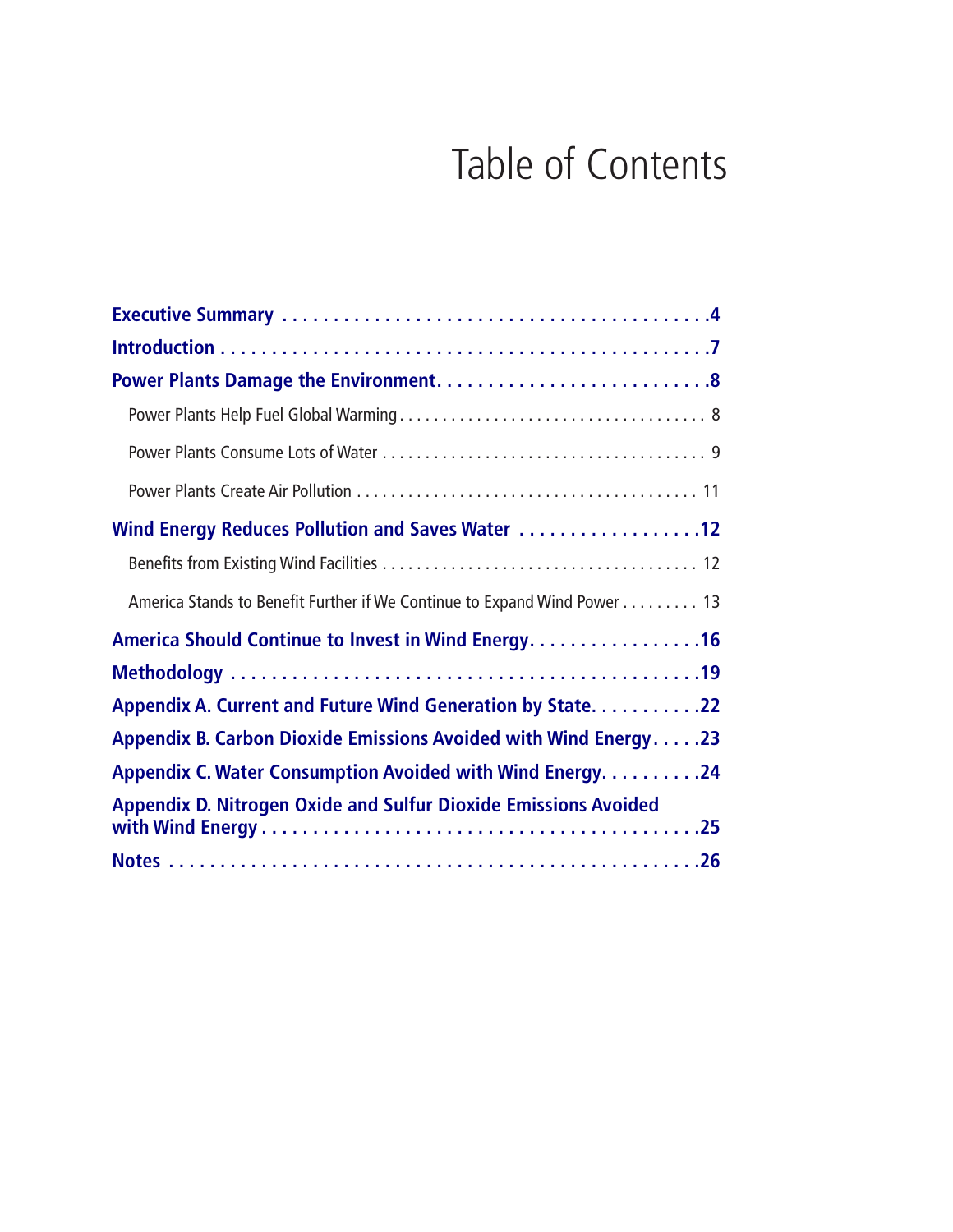### Executive Summary

Coal- and natural gas-fired power<br>plants pollute our air, are major<br>contributors to global warming, plants pollute our air, are major contributors to global warming, and consume vast amounts of water harming our rivers and lakes and leaving less water for other uses. Wind energy has none of these problems. It produces no air pollution, makes no contribution to global warming, and uses no water.

America has more than doubled its use of wind power since the beginning of 2008 and we are starting to reap the environmental rewards. **Wind energy now displaces about 68 million metric tons of global warming pollution each year—as much as is produced by 13 million cars. And wind energy now saves more than enough water nationwide to meet the needs of a city the size of Boston.** 

There is still plenty of room for growth in wind energy. But the pending expiration of the production tax credit threatens the future expansion of wind power. To protect the environment, federal and state governments should continue and expand policies that support wind energy.

**Burning fossil fuels for electricity generation has widespread environmental and public health consequences.** 

• Combustion of coal and natural gas exacerbates global warming, the effects of which are already being felt across the nation. The average annual temperature in the U.S. has already risen 2° F in the past 50 years, and the number of heat waves has increased. Extreme rain and snowfall events have become 30 percent more common. Sea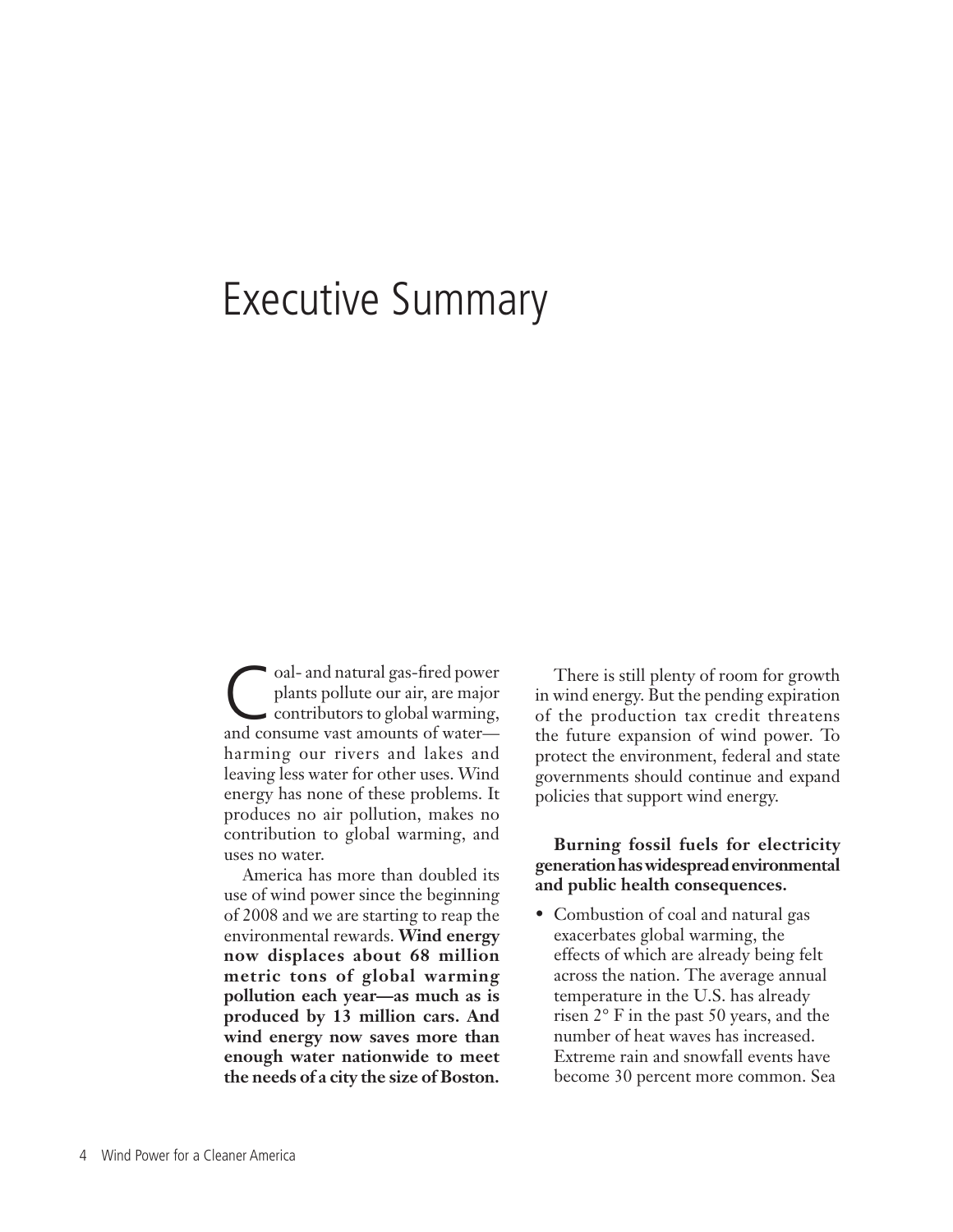

**Figure ES-1. Top 10 States for Global Warming Emission Reductions from Wind Energy in 2011**

level has risen eight inches or more along parts of our coasts.

- Coal- and natural gas-fired power plants require vast amounts of water for cooling, reducing the amount of water available for irrigation, wildlife, recreation or domestic use, now and in the future. More water is withdrawn from U.S. lakes, rivers, streams and aquifers for the purpose of cooling power plants than for any other purpose.
- Air pollution from power plants threatens the health of millions of Americans.

**Wind energy avoids about 68 million metric tons of global warming pollution annually—equivalent to taking 13 million of today's passenger vehicles off the road—and saves more than enough water to supply the annual water needs of a city the size of** 

**Boston.** Wind energy also avoids 137,000 tons of nitrogen oxide emissions and 91,000 tons of sulfur dioxide emissions, important contributors to ozone smog and soot pollution.

• Texas, Iowa and California lead the nation in wind energy capacity, delivering the greatest reductions in global warming pollution, water consumption, and health-threatening air pollution. (See Figure ES-1 and appendices.)

**If construction of new wind energy projects continues from 2013 to 2016 at a pace comparable to that of recent years, the United States could reduce global warming pollution by an additional 56 million metric tons in 2016—equivalent to the amount produced by 11 million passenger vehicles.** These projects would also save enough water to meet the annual water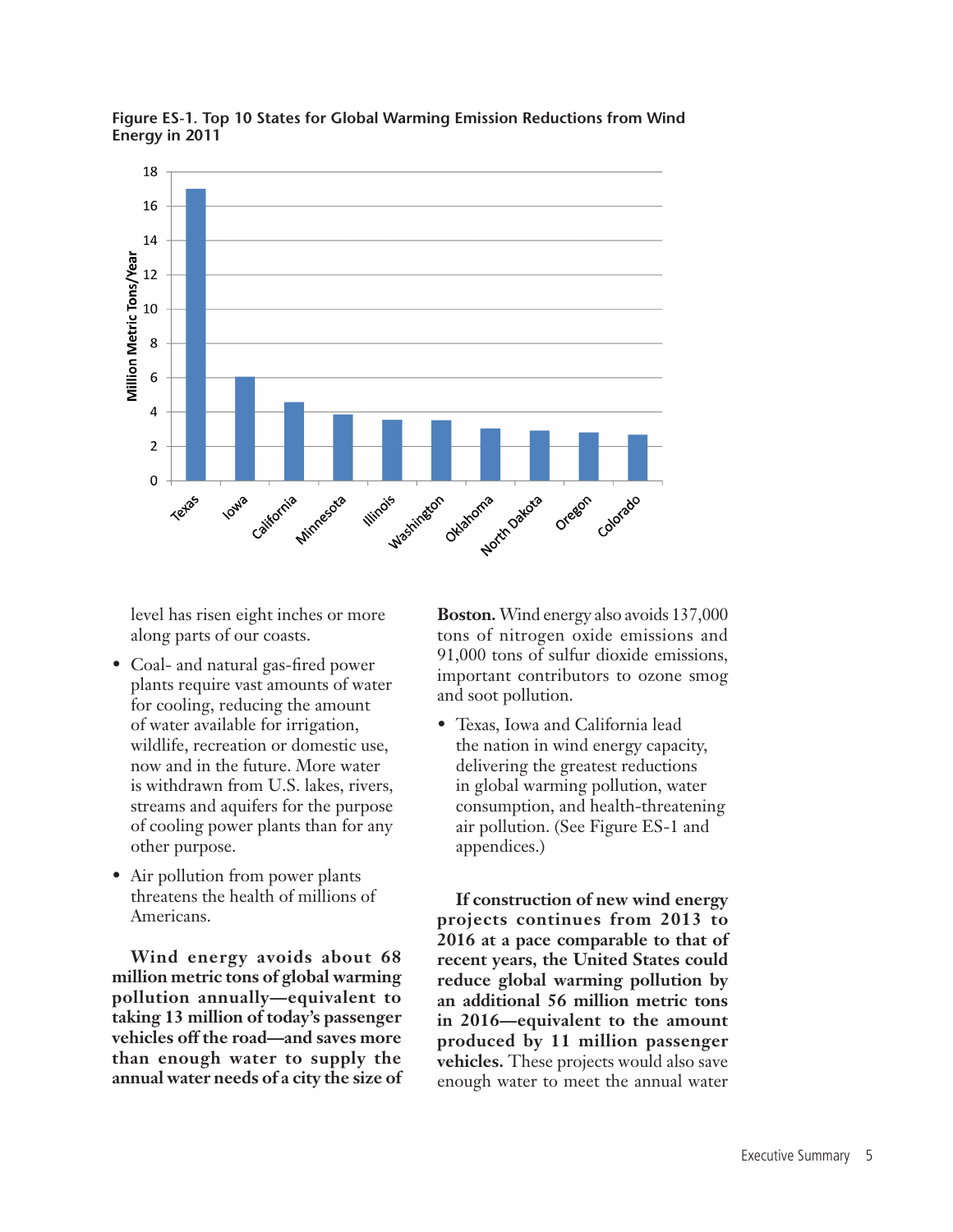needs of 600,000 people, and reduce air pollution by an additional 108,000 tons of nitrogen oxides and 79,000 tons of sulfur dioxide.

**America has abundant wind energy potential.** The U.S. Department of Energy estimates that 20 percent of the nation's electricity could be supplied by wind power in 2030, up from 3 percent in 2011. To achieve that level of generation, construction of new generating capacity would need continue at levels comparable to that of recent years.

**Wind energy's success in reducing air pollution and saving water will continue to grow if policies such as tax incentives and renewable electricity standards are continued and expanded at the state and federal level:**

- **• The production tax credit.** The federal renewable electricity production tax credit (PTC) has been one of the most important tools to help grow the wind industry in the United States, but it is set to expire at the end of 2012. The loss of the tax credit could cause new construction to drop by 75 percent—and allow global warming pollution and water consumption to continue unabated.
- **• The offshore wind investment tax credit.** The offshore wind investment tax credit (ITC) is designed to address the longer timelines for development and construction of offshore wind energy facilities. It covers up to 30 percent of the cost of new wind investments and grants

offshore wind developers eligibility for the credit at the point that construction begins. The offshore wind ITC also expires on December 31, 2012.

- **• Strong renewable electricity standards.** A strong renewable electricity standard (RES) helps support wind energy development by requiring utilities to obtain a percentage of the electricity they provide to consumers from renewable sources. These standards help ensure that wind energy producers have a market for the electricity they generate and protect consumers from the sharp swings in energy prices that accompany over-reliance on fossil fuels. Today, 29 states have renewable electricity standards—other states and the federal government should follow their lead.
- **• Tax policies for renewable energy.**  Changes to the federal tax code could make more private investment available to wind energy nationwide by expanding two tax provisions that have benefited investors in non-renewable sources for decades.
- **• Transmission policies.** Upgrading and expanding existing electricity transmission infrastructure can connect areas with high electricity demand to areas of high wind energy output. Transmission upgrades should occur only where clearly necessary and where environmental impacts will be minimal.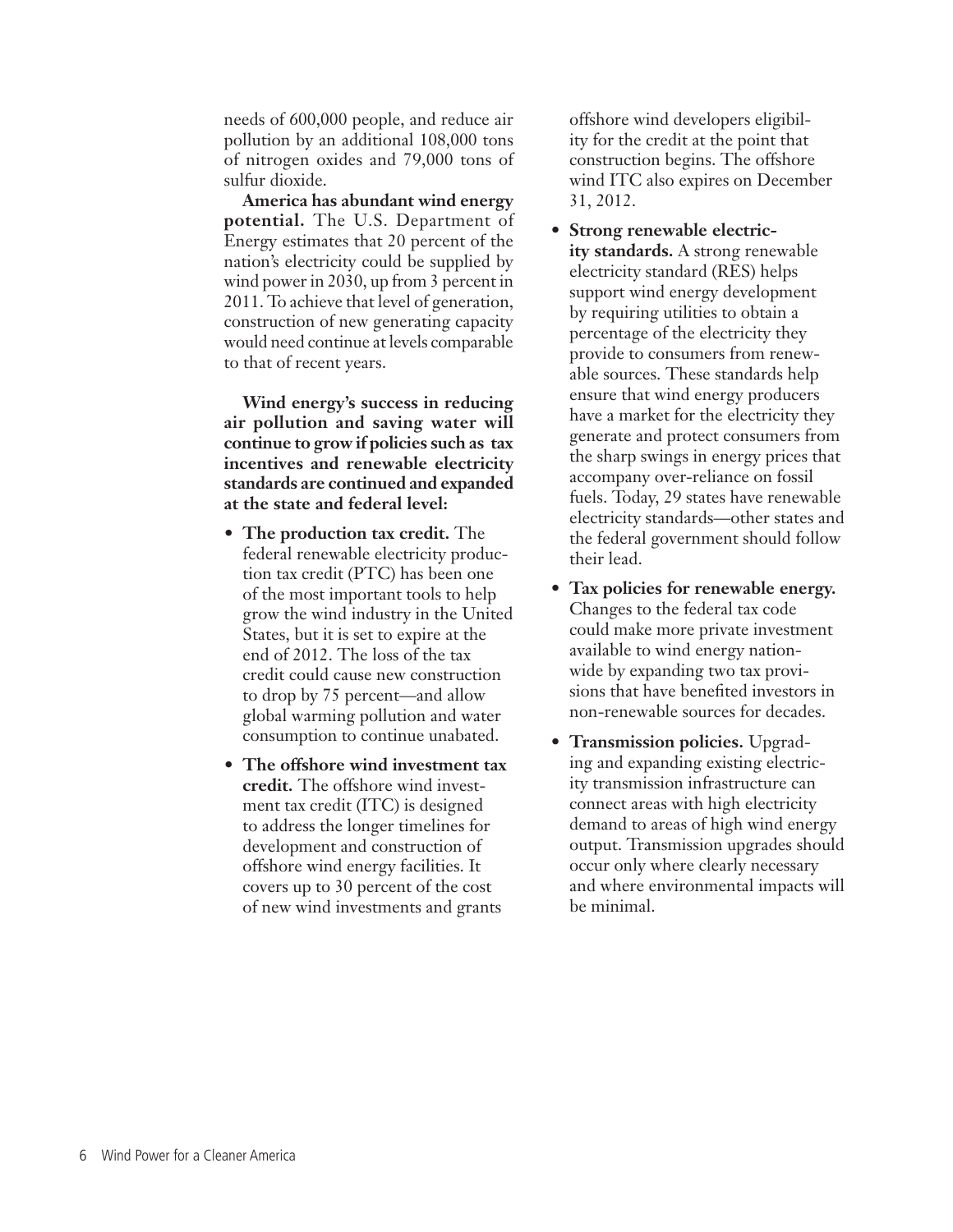### Introduction

There is a clean energy<br>pening in America. here is a clean energy revolution hap-

From the Pacific Coast to the Great Plains to the Northeast, renewable energy is on the rise, producing an increasing share of our electricity with minimal impact on the environment.

Consider wind energy. Just a decade ago, wind power was a trivial part of America's energy mix. Today, wind power accounts for 3 percent of our electricity. From 2006 to 2011 the amount of electricity America gets from wind power has quadrupled.

That remarkable progress is generating real environmental results. Wind energy is reducing demand for electricity from fossil fuels such as coal and natural gas—curbing emissions that cause global warming and harm our health while minimizing the use of water for cooling.

The boom in renewable energy, however, is no accident. It has taken the leadership of far-sighted state and federal policy-makers to create the conditions under which wind energy and other forms

of renewable energy can thrive. With the environmental and economic benefits of wind energy becoming ever more apparent, now is the time for our leaders to renew their commitment to key clean energy policies.



**Figure 1. Growth in Electricity Generated from Wind Power1**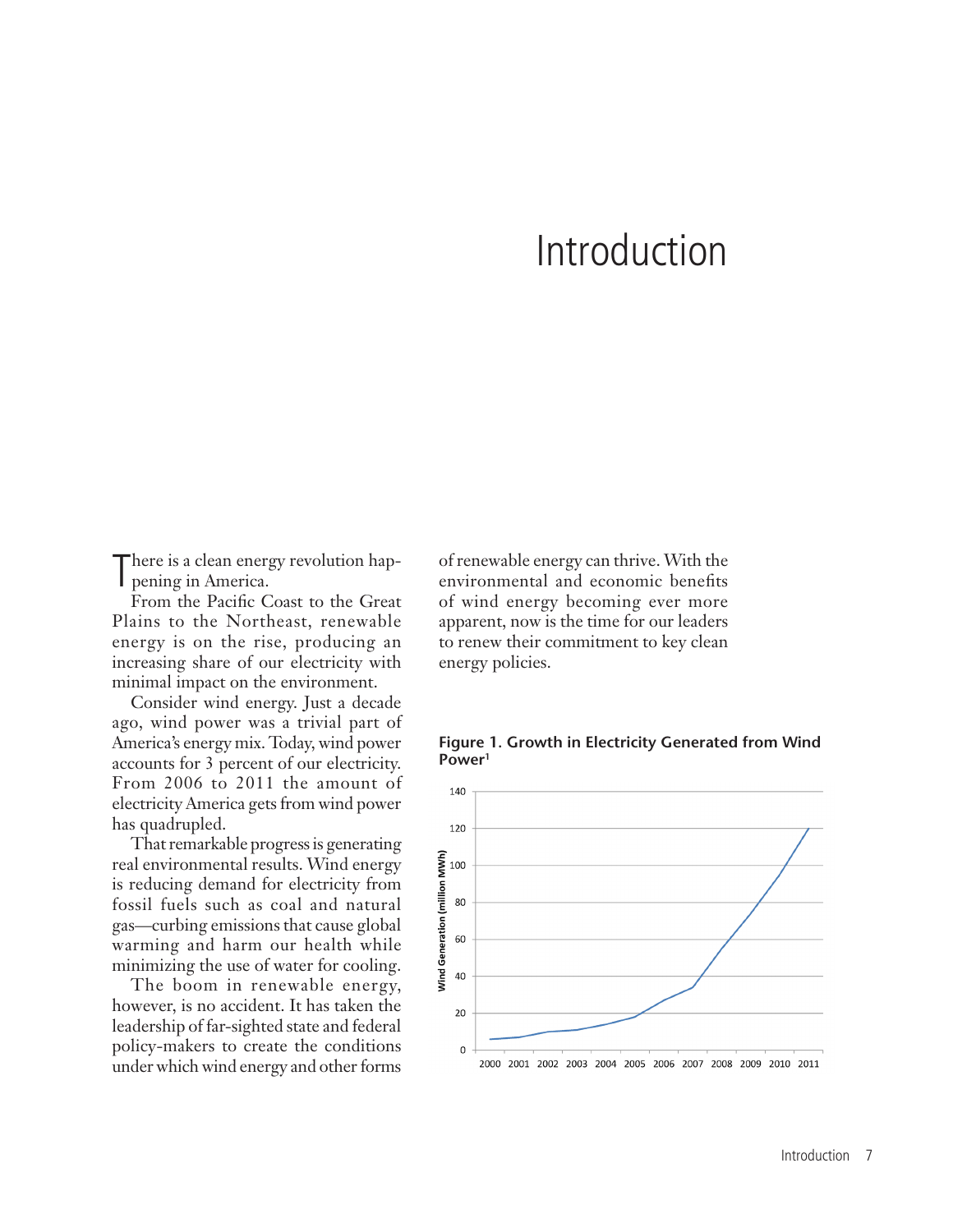### Power Plants Damage the Environment

Ultimate Coal and natural gas to generate electricity damages the environment by contributing to global erate electricity damages the envi-France Contributing to global warming, consuming vast quantities of water, and creating health-threatening air pollution.

#### Power Plants Help Fuel Global Warming

Power plants produce 40 percent of America's energy-related global warming pollution.2 (See Figure 2.) While coalfired power plants emit twice as much carbon dioxide as natural gas plants per unit of electricity, natural gas is far from a clean fuel.<sup>3</sup> Leaks during the extraction, storage and transportation of natural gas can release methane, a particularly potent global warming pollutant.4 Recent studies suggest that those leaks may make natural gas—especially gas produced through hydraulic fracturing—nearly as damaging to the climate as coal.<sup>5</sup>

The United States is already feeling the impacts of global warming. In the last 50 years the U.S. average annual temperature has risen 2° F and experts project that it will continue rising. By 2100, the United States Global Change Research Program (USGCRP) anticipates a temperature increase of 4 to 11° F, depending on the scale of greenhouse gas emissions.7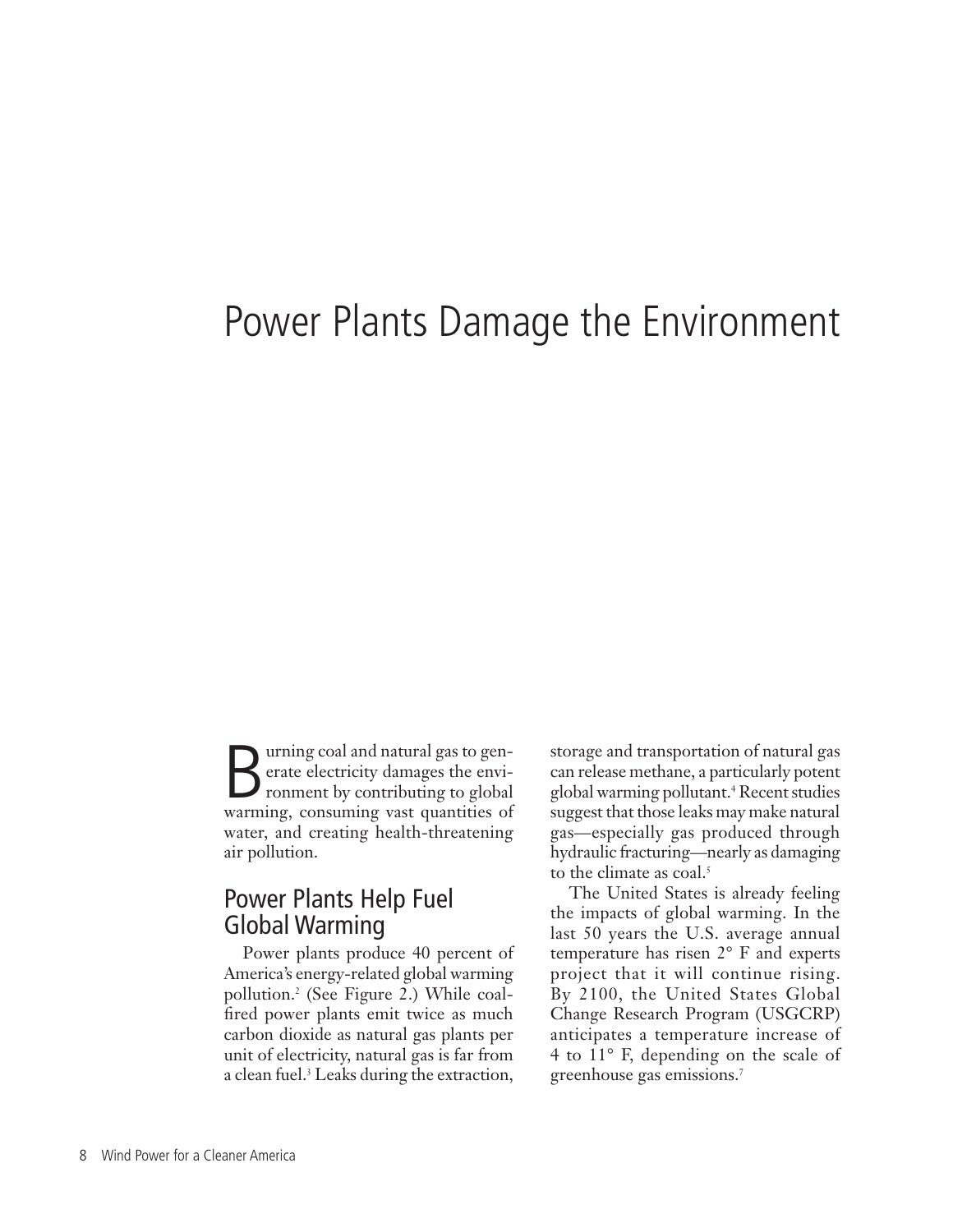Global warming has been linked to an increase in the frequency of intense rain and snowstorms across the United States. Extreme downpours now happen 30 percent more often nationwide than in 1948, and the largest annual storms now produce 10 percent more precipitation on average.8 Meanwhile, the number of heat waves in the United States has increased since 1960 while the projected time between prolonged dry spells has become shorter.<sup>9</sup>

Sea levels have risen eight inches along some parts of the U.S. coastline in the past 50 years. Rising seas erode shorelines—putting homes, businesses and infrastructure at risk—and can cause saltwater intrusion into coastal fresh water aquifers, leaving some unusable without desalination.<sup>10</sup>

These and other impacts are expected to become more pronounced in the decades to come. Public health could suffer as heat waves become more frequent, longer lasting, and more intense, causing more heat-related deaths. Air quality will also be compromised as higher temperatures contribute to ozone "smog" formation, causing more illness, missed days of work and school, and hospitalizations.<sup>11</sup>

Rising temperatures may cause larger and more frequent forest fires, push some tree species northward and to higher altitudes, and eliminate other species altogether. In the oceans, warmer temperatures will cause shifts in marine species. Lobster catches in the southern part of the Northeast have already declined sharply due to the rise of a temperature-sensitive bacterial shell disease.<sup>12</sup>

Science tells us that we need to reduce our emissions of global warming pollution immediately and dramatically if we are to prevent the worst impacts of global warming.13 Replacing fossil fuelfired power plants with those using clean renewable energy is an important piece





of any strategy to reduce global warming pollution.

#### Power Plants Consume Lots of Water

More water is withdrawn from U.S. lakes, rivers, streams and aquifers for the purpose of cooling power plants than for any other purpose.14 Power plants draw water from local sources for cooling, then either release the heated water back into waterways or evaporate it in a cooling tower. Consumption of water by power plants threatens critical ecosystems and reduces the amount available for human use and the protection of wildlife.

Power plants' thirst for water adds to the strain on local water supplies at times and in places where water is scarce. In Georgia in 2007, for example, a severe drought caused fierce competition for water from Lake Lanier, a major drinking water reservoir for Atlanta.<sup>15</sup> Georgia residents needed the water in the lake for domestic use, while a coal-fired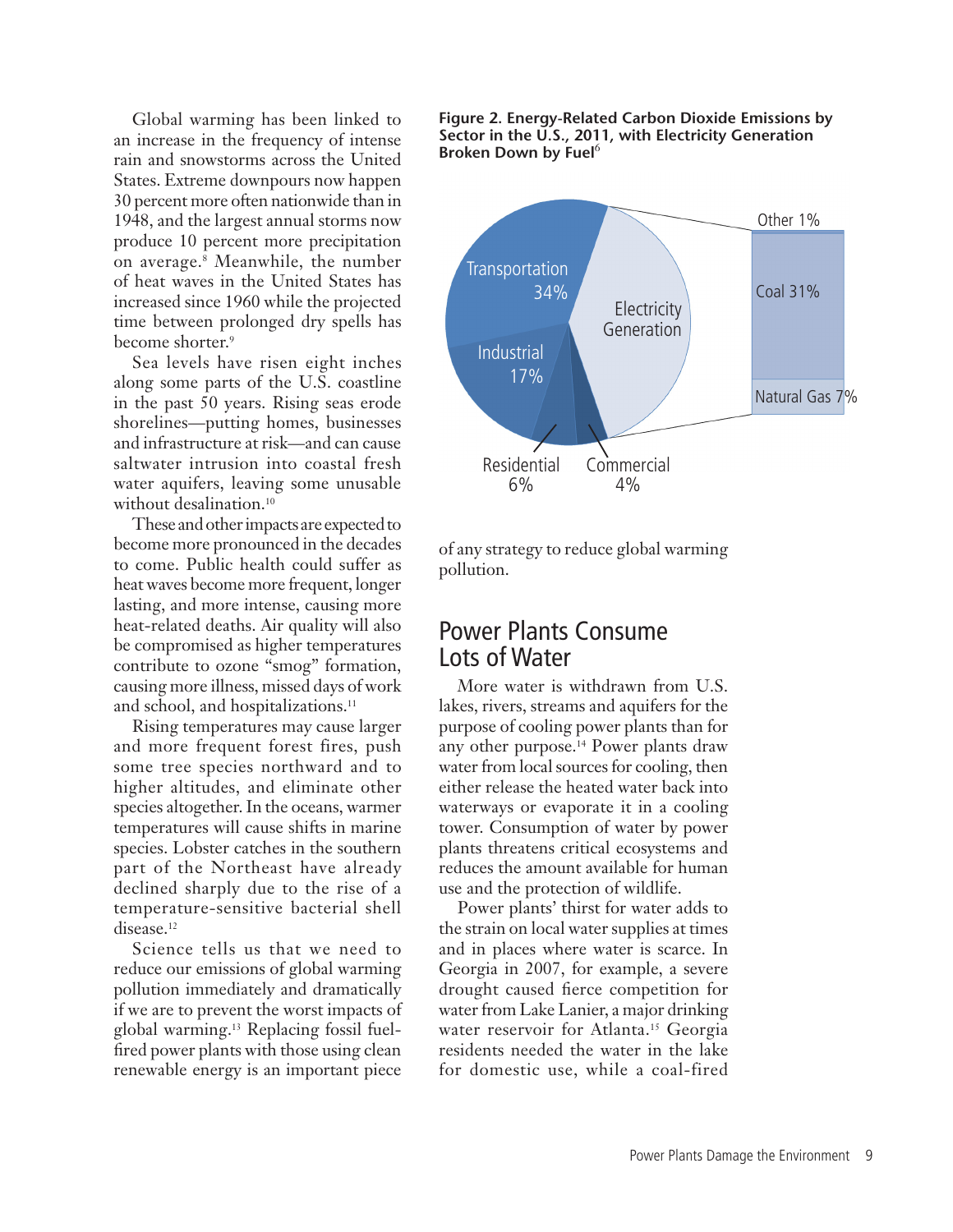power plant in Florida wanted more water released for cooling. At the same time, two endangered species of mussels downstream also required an adequate water flow.

Power plants in arid regions also contribute to the long-term drawdown of critical groundwater supplies. In the Southwest and California, approximately one-third to two-thirds of the water consumed by power plants comes from groundwater.16 For many of these regions, water withdrawn for electricity generation—combined with water pumped for other purposes—has been causing water levels in aquifers to drop, threatening the long-term viability of those aquifers.

By lowering water levels in rivers and streams and raising water temperatures, power plants also threaten aquatic ecosystems. Water discharged from a power plant can be 17 degrees hotter than it was when it was withdrawn for cooling.17 Discharge temperatures may exceed 90 degrees. This hotter water

affects the health and viability of the plants and animals living in the receiving waterway. In addition to the threat posed by heat stress, warmer water holds less dissolved oxygen. For example, fish in Lake Norman, in North Carolina, have been killed by hot water discharged from the cooling systems of two power plants and low dissolved oxygen levels caused in part by the heat.18 Low water levels due to drought and power plant withdrawals compound the problem, allowing water temperatures to rise faster and higher.

Long before fuel is burned in a power plant, the mining and extraction of coal and natural gas hurts water supplies. Natural gas extraction through hydraulic fracturing involves mixing large volumes of water with chemicals and sand. Most of the water is pumped deep underground and is lost to the water cycle forever. The little that returns to the surface usually is too polluted for any use other than more mining or fracking. Coal production, too, destroys water supplies through pollution and destruction of waterways.

#### **When Water Runs Low, Less Electricity May Be Produced**

The dependence of most coal and natural gas-fired power plants on water supplies is not just an environmental problem—it can also threaten the stability of the electric grid. Without sufficient access to cool water, power plants have to reduce their output, often at the times when their electricity is in highest demand.

In 2007, drought and high water temperatures forced Duke Energy to curtail generation at two coal-fired power plants in North Carolina.19 During the Texas drought in 2011, the cooling water supply serving the Martin Creek Power Plant dropped so much that water had to be piped in from a nearby river to cool the plant.20 Officials in Texas warned that if the 2011 drought continued unabated into 2012, more power plants would be affected.21 Thus, during hot summer months—when demand for power to run air conditioners is at its highest—power plants dependent on water for cooling can be forced offline.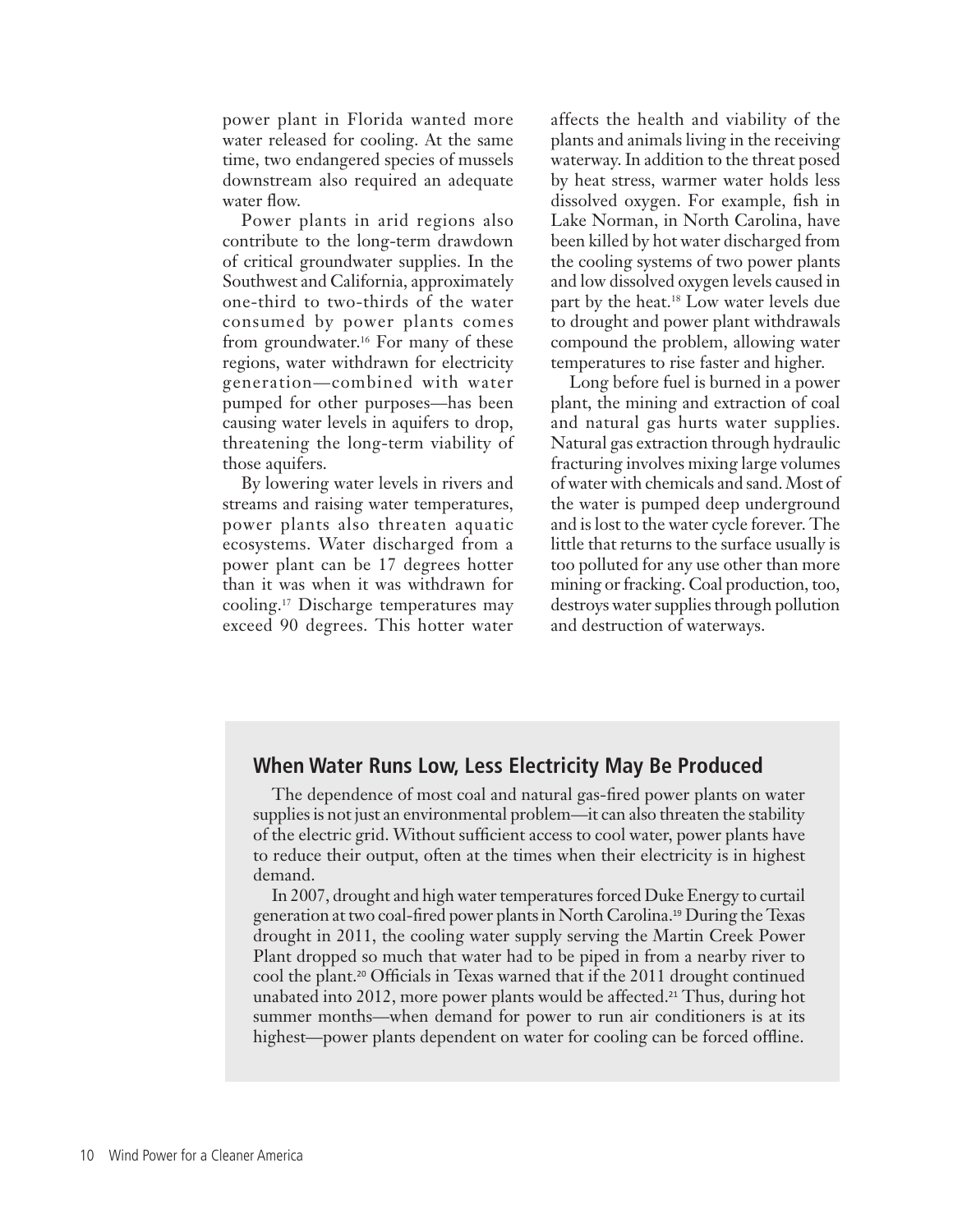#### Power Plants Create Air Pollution

Coal- and natural gas-fired power plants also produce pollution that contributes to ozone smog, particulate matter and acid rain. This pollution hurts public health and ecosystems.

When inhaled, ozone quickly reacts with airway tissues and produces inflammation similar to sunburn on the inside of the lungs. This inflammation makes lung tissues less elastic, more sensitive to allergens, and less able to ward off infections.<sup>22</sup> Minor exposure to ozone can cause coughing, wheezing and throat irritation. Constant exposure to ozone over time can permanently damage lung tissues, decrease the ability to breathe normally, and exacerbate or potentially even cause chronic diseases like asthma.23 Children, adults who are active outdoors, and people with existing respiratory system ailments suffer most from ozone's effects.

Particulate matter pollution also contributes to a host of respiratory and cardiovascular ailments. Sulfur dioxide, too, is a respiratory irritant for sensitive populations.24 In addition, it is a major component of acid rain that has damaged forests across the eastern U.S.25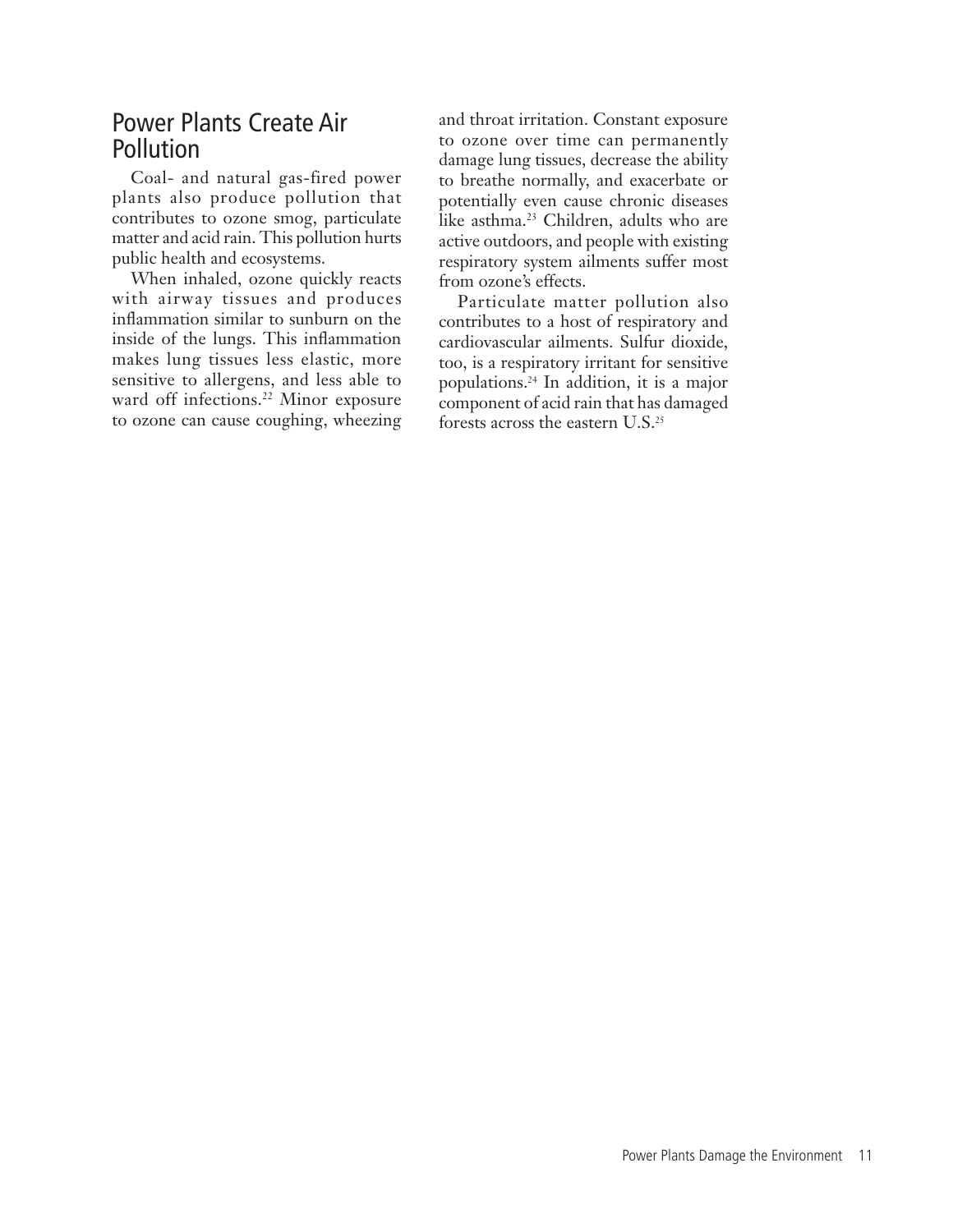### Wind Energy Reduces Pollution and Saves Water

Wind energy is delivering sub-<br>stantial reductions in global<br>expression areas the U.S. Maintenance stantial reductions in global consumption across the U.S. Maintaining and expanding America's commitment to wind energy will produce even greater benefits.

#### Benefits from Existing Wind Facilities

Wind power is delivering environmental benefits across the nation by displacing generation from coal and gas plants. In 2011, the United States generated 120 million megawatt-hours (MWh) of electricity from wind power, or nearly 3 percent of electricity generated in the

U.S.26 (See Appendix A for a breakdown of wind power generation by state.)

Assuming that wind energy displaced generation from natural gas and coalfired power plants, the environmental benefits of wind power in 2011 included:

- Avoided emissions of 68 million metric tons of carbon dioxide—as much as would have been emitted by 13 million passenger vehicles in a year (see Appendix B).
- Water savings of 26 billion gallons, more than enough to meet the annual domestic use needs of a city the size of Boston (see Appendix C).
- Reductions in air pollution, including reductions of 137,000 pounds of nitrogen oxide emissions and 91,000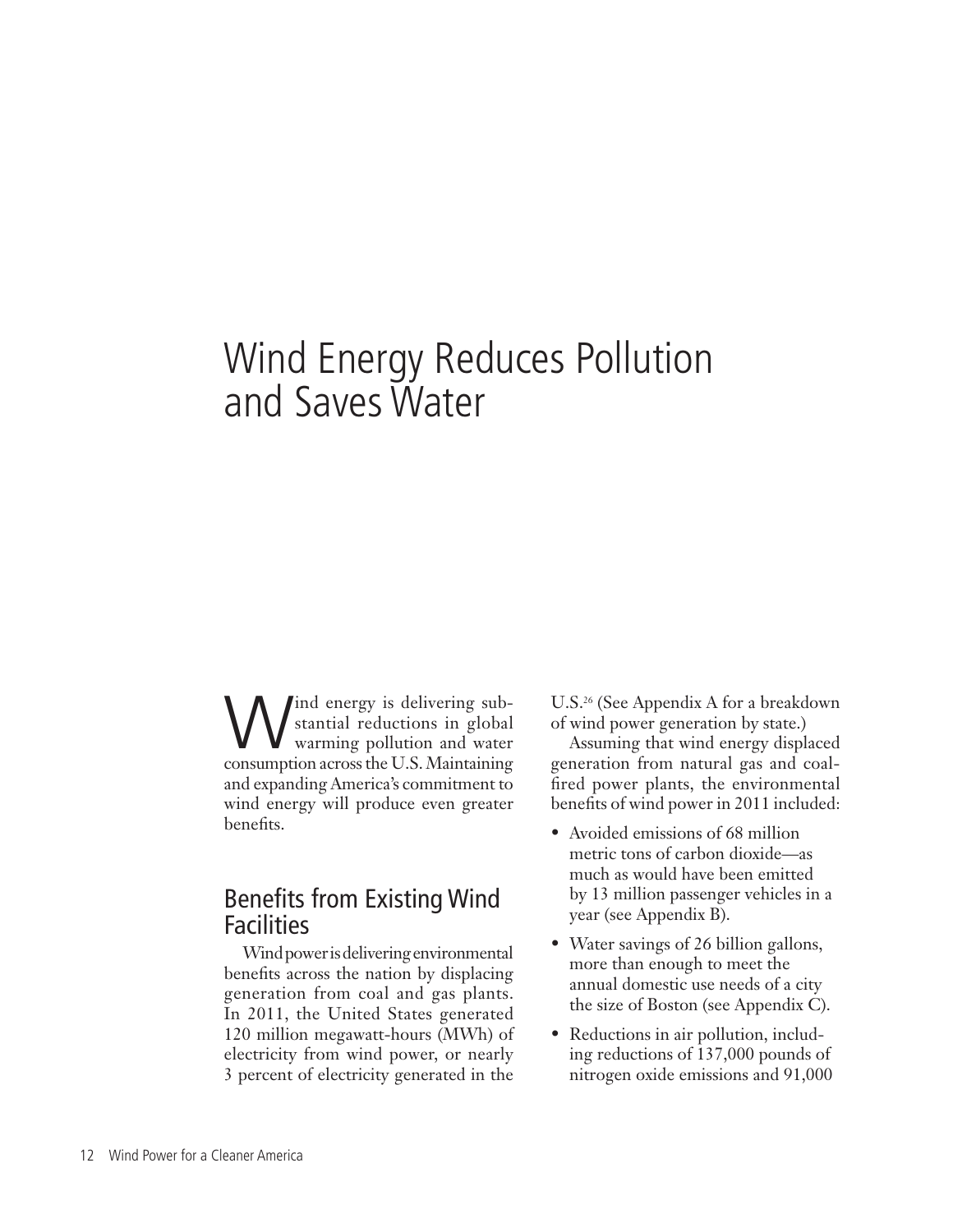pounds of sulfur dioxide emissions (see Appendix D).

Texas reaps greater savings from wind than any other state, avoiding 17 million metric tons of carbon dioxide emissions annually, or nearly 8 percent of 2009 emissions from the state's electric sector.<sup>27</sup> (See Figure 3 and Table 1 on p. 15.) In addition, as the state recovers from the extreme drought in 2011 that caused major rivers to run dry, wind power is averting the consumption of 6.5 billion gallons of water per year, enough to supply all the residents of Waco.

Seven of the top ten wind powerproducing states are also on the list of states suffering from areas of extreme or exceptional drought in 2012.<sup>28</sup> Not including any new wind projects that were completed in 2012, wind power will have helped these seven states avoid consumption of 14.7 billion gallons of water at power plants, enough to serve more than 400,000 people.

The total benefits in 2012 will be greater as projects currently under construction are completed. Projects in progress could save an additional 17 million metric tons of carbon dioxide emissions per year, or as much as is emitted by 3.3 million passenger vehicles in a year. The nation can also expect to save an additional 6.5 billion gallons of water, enough for more than 175,000 people. (See appendices for full details.)

#### America Stands to Benefit Further if We Continue to Expand Wind Power

If construction of new wind capacity continues at a similar pace in coming years, environmental benefits will add up quickly.

**Figure 3. Top 10 States for Carbon Dioxide Emission Reductions from Wind-Powered Generation in 2011**

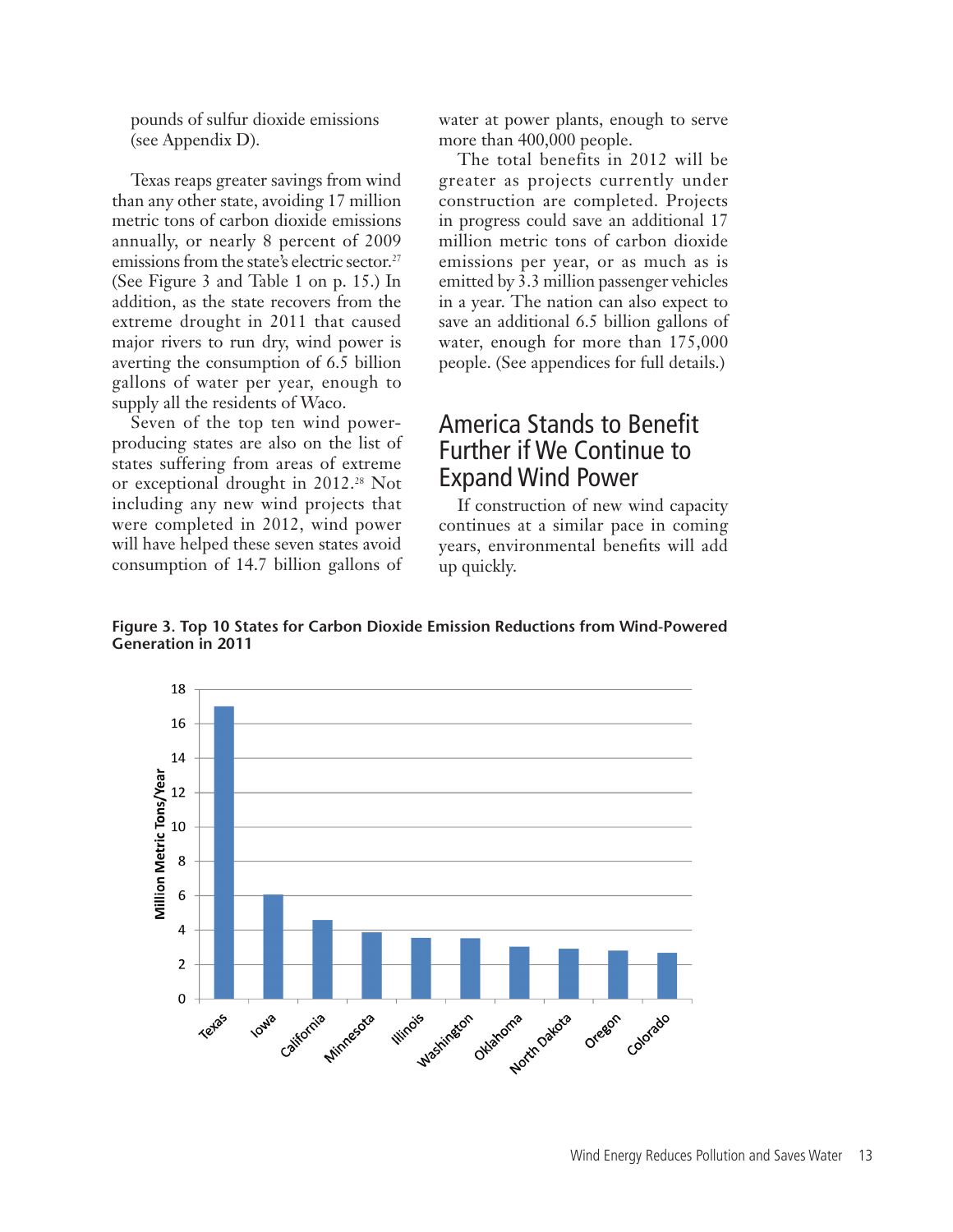Assuming that the construction patterns observed in recent years continue, an additional 99 million MWh of electricity could be produced from wind in 2016. That would bring total generation from wind power to 249 million MWh in 2016, or 6 percent of all electricity generated in the U.S. in 2011.

Under this scenario, global warming pollution would be reduced by an additional 56 million metric tons. That is as much pollution as is released by 11 million passenger vehicles. Water savings would increase, too, with the addition of 21.6 billion gallons of savings, or enough for more than 600,000 people. This

additional amount of water saved from wind energy would be almost enough to serve a city the size of Denver. Air pollution would decline by an additional 108,000 tons of nitrogen oxides and 79,000 tons of sulfur dioxide.

The U.S. has vast untapped potential wind energy. The U.S. Department of Energy estimates that 20 percent of the nation's electricity could be supplied by wind power in 2030, up from 3 percent in 2011.29 That level of wind power could reduce electric sector water consumption by 17 percent in 2030 and cut global warming emissions by 825 million metric tons.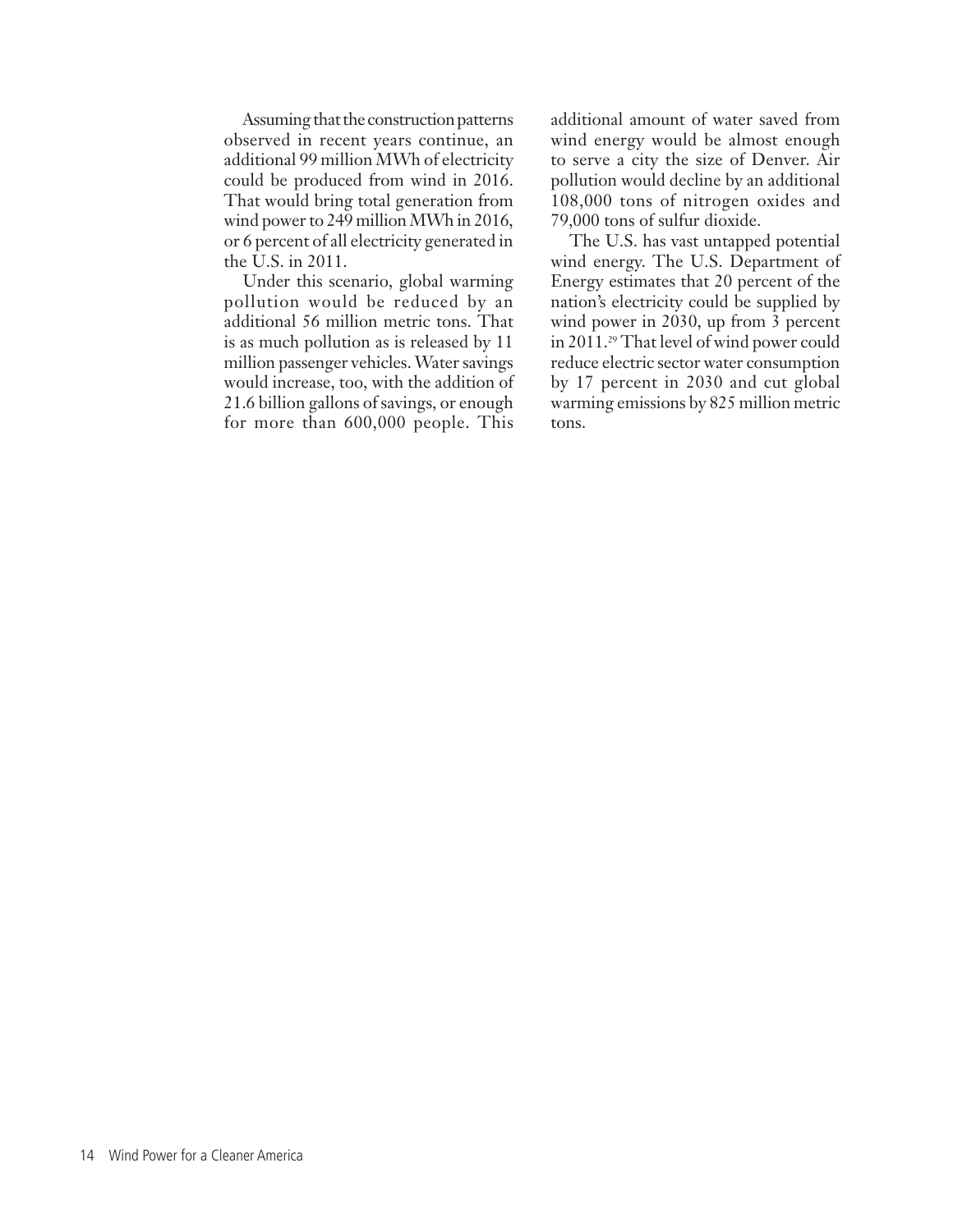| <b>State</b>    | <b>Wind Energy</b><br><b>Production</b><br>(MWh/year) | <b>Avoided Carbon</b><br><b>Dioxide Emissions</b><br>(metric tons/year) | <b>Water Saved</b><br>(billion<br>gallons/year) |  |
|-----------------|-------------------------------------------------------|-------------------------------------------------------------------------|-------------------------------------------------|--|
| Texas           | 30,051,000                                            | 17,005,000                                                              | 6.54                                            |  |
| Iowa            | 10,700,000                                            | 6,055,000                                                               | 2.33                                            |  |
| California      | 8,084,000                                             | 4,575,000                                                               | 1.76                                            |  |
| Minnesota       | 6,826,000                                             | 3,863,000                                                               | 1.49                                            |  |
| <b>Illinois</b> | 6,263,000                                             | 3,544,000                                                               | 1.36                                            |  |
| Washington      | 6,209,000                                             | 3,514,000                                                               | 1.35                                            |  |
| Oklahoma        | 5,369,000                                             | 3,038,000                                                               | 1.17                                            |  |
| North Dakota    | 5,150,000                                             | 2,914,000                                                               | 1.12                                            |  |
| Oregon          | 4,961,000                                             | 2,807,000                                                               | 1.08                                            |  |
| Colorado        | 4,729,000                                             | 2,676,000                                                               | 1.03                                            |  |

**Table 1. Benefits of Wind Energy in Top 10 States, 2011**

**Table 2. Benefits in 2016 from Wind Energy Built in Top 10 States, 2013-2016, if Current Trends Continue**

| <b>State</b>    | <b>Possible New</b><br><b>Wind Energy</b><br>(MWh/year) | <b>Avoided Carbon</b><br><b>Dioxide Emissions</b><br>(metric tons/year) | <b>Water Saved</b><br>(billion<br>qallons/year) |
|-----------------|---------------------------------------------------------|-------------------------------------------------------------------------|-------------------------------------------------|
| Texas           | 20,645,000                                              | 11,683,000                                                              | 4.49                                            |
| lowa            | 9,436,000                                               | 5,340,000                                                               | 2.05                                            |
| California      | 8,332,000                                               | 4,715,000                                                               | 1.81                                            |
| Oklahoma        | 5,761,000                                               | 3,260,000                                                               | 1.25                                            |
| Minnesota       | 5,487,000                                               | 3,105,000                                                               | 1.19                                            |
| <b>Illinois</b> | 5,466,000                                               | 3,093,000                                                               | 1.19                                            |
| Oregon          | 5,012,000                                               | 2,836,000                                                               | 1.09                                            |
| Kansas          | 4,989,000                                               | 2,823,000                                                               | 1.09                                            |
| Washington      | 4,623,000                                               | 2,616,000                                                               | 1.01                                            |
| Colorado        | 4,116,000                                               | 2,329,000                                                               | 0.90                                            |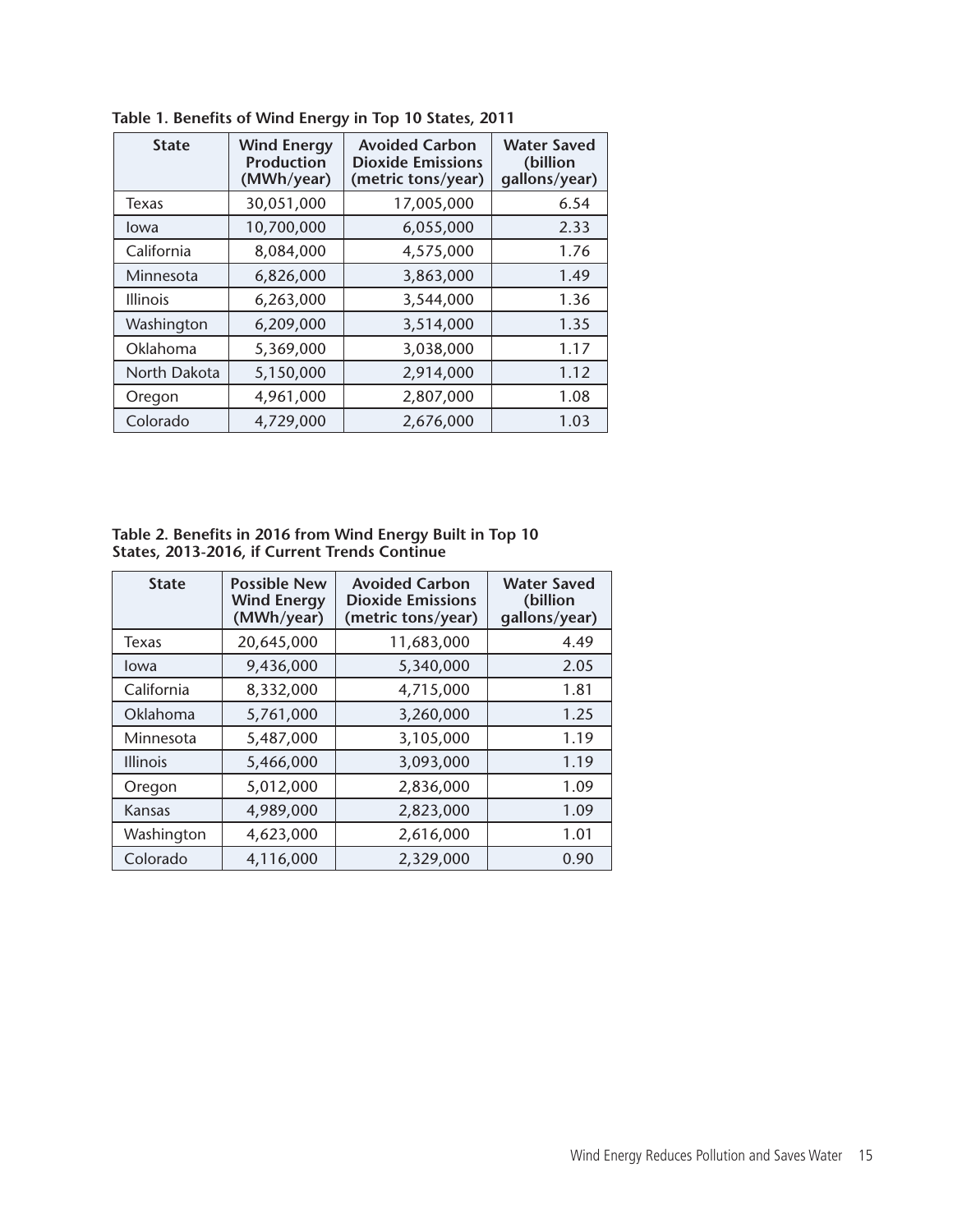### America Should Continue to Invest in Wind Energy

America's clean energy boom is no<br>accident—it is the direct result of<br>adopted over the lest decede at both the accident—it is the direct result of adopted over the last decade at both the state and federal levels.

As wind energy and other forms of clean, renewable energy take root in the United States—delivering ample benefits for our environment and economy now is not the time to turn our back on further progress. To further reduce global warming pollution, curb smog and soot, move away from fossil fuels, save water, and grow our economy, the United States should continue and expand its commitment to renewable energy.

#### Federal Tax Incentives

Two of the most important tools that have helped grow the wind industry in the United States are the federal renewable electricity production tax credit (PTC) and the offshore wind investment tax credit (ITC).

The PTC provides a 2.2 cents per kilowatt-hour (kWh) income tax credit for utility-scale wind energy producers, helping them compete effectively with other sources of electricity by guaranteeing low electricity prices for consumers. It is available for electricity generated during the first 10 years of the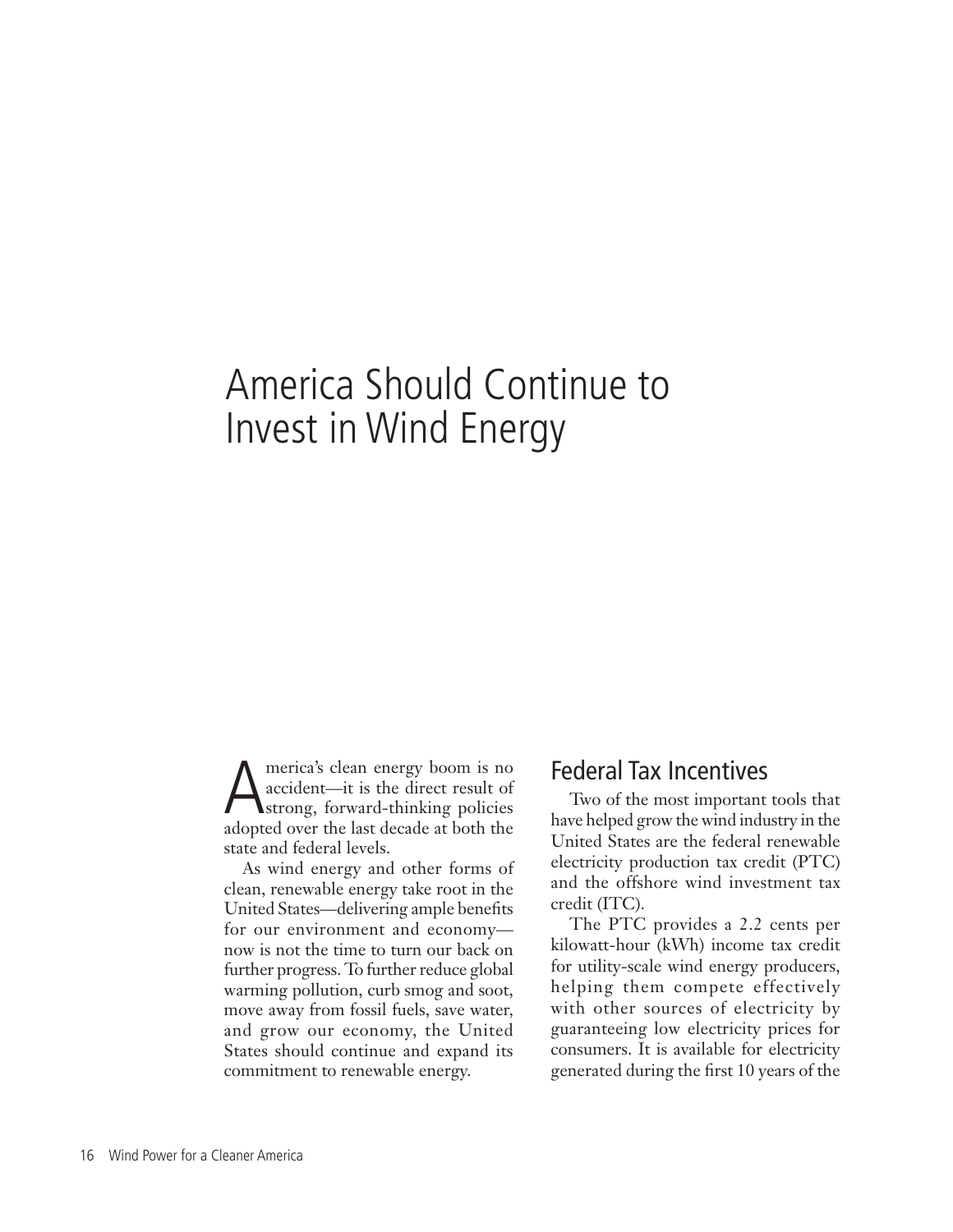wind farm's operation. The PTC is set to expire on December 31, 2012.30

The offshore wind investment tax credit (ITC) is designed to address the longer timelines for development and construction of offshore wind energy facilities. It covers up to 30 percent of the cost of new wind investments and grants offshore wind developers eligibility for the credit at the point that construction begins. This is important for offshore wind because of the longer timelines for development. The offshore wind ITC also expires on December 31, 2012.31

Policies such as the PTC and ITC recognize that renewable energy is a key component of an electricity grid that is not only cleaner but that also delivers stable, reasonable prices for consumers. Renewable energy sources such as wind are not subject to the volatility of coal and natural gas prices, and can deliver reliable, affordable electricity for decades, making them a smart long-term investment in the nation's energy future.

Over the past 13 years, the PTC has been only sporadically available. When the PTC has been renewed by Congress for only for one or two years at a time or even allowed to expire, the environment of economic uncertainty has discouraged wind developers from building new capacity, stunting industry growth. For instance, in 2000, 2002 and 2004—years when the PTC was allowed to expire temporarily—new wind installations dropped by 93 percent, 73 percent and 77 percent, respectively, from the previous year when the PTC had been in force.<sup>32</sup>

The loss of the PTC could cause new construction to fall by 75 percent.<sup>33</sup> Failing to extend the PTC beyond 2012 could result in the loss of \$10 billion in investment and 37,000 jobs in 2013, according to an analysis by Navigant Consulting for the American Wind Energy Association.34 Opponents of tax credits like the PTC and ITC argue that they are too expensive, costing taxpayers billions of dollars per year.<sup>35</sup>

#### Strong Renewable Electricity Standards

A renewable electricity standard (RES) helps support wind energy development by requiring utilities to obtain a percentage of the electricity they provide to consumers from renewable sources. These standards help ensure that wind energy producers have a market for the electricity they generate, as electricity suppliers seek to reach their required threshold for renewable electricity. This certainty makes it easier for wind developers to finance and build new wind power installations. Today, 29 states have renewable electricity standards.<sup>36</sup> Some of the states with the strongest standards, such as Colorado, have seen the greatest growth in wind power generation. Raising the goals of existing state-level renewable electricity standards and adopting a national renewable electricity standard would further promote construction of wind capacity.

#### Transmission Infrastructure

Policymakers should prioritize upgrading and expanding existing electricity transmission infrastructure to connect areas with high electricity demand to areas of high wind energy output. Old and inefficient transmission infrastructure is one of the largest impediments to integrating more wind energy into the grid. Transmission upgrades should occur only where clearly necessary and where environmental impacts will be minimal.

#### Offshore Wind Resources

Some of the best wind energy resources are offshore. To capture that potential, policymakers need to set a bold goal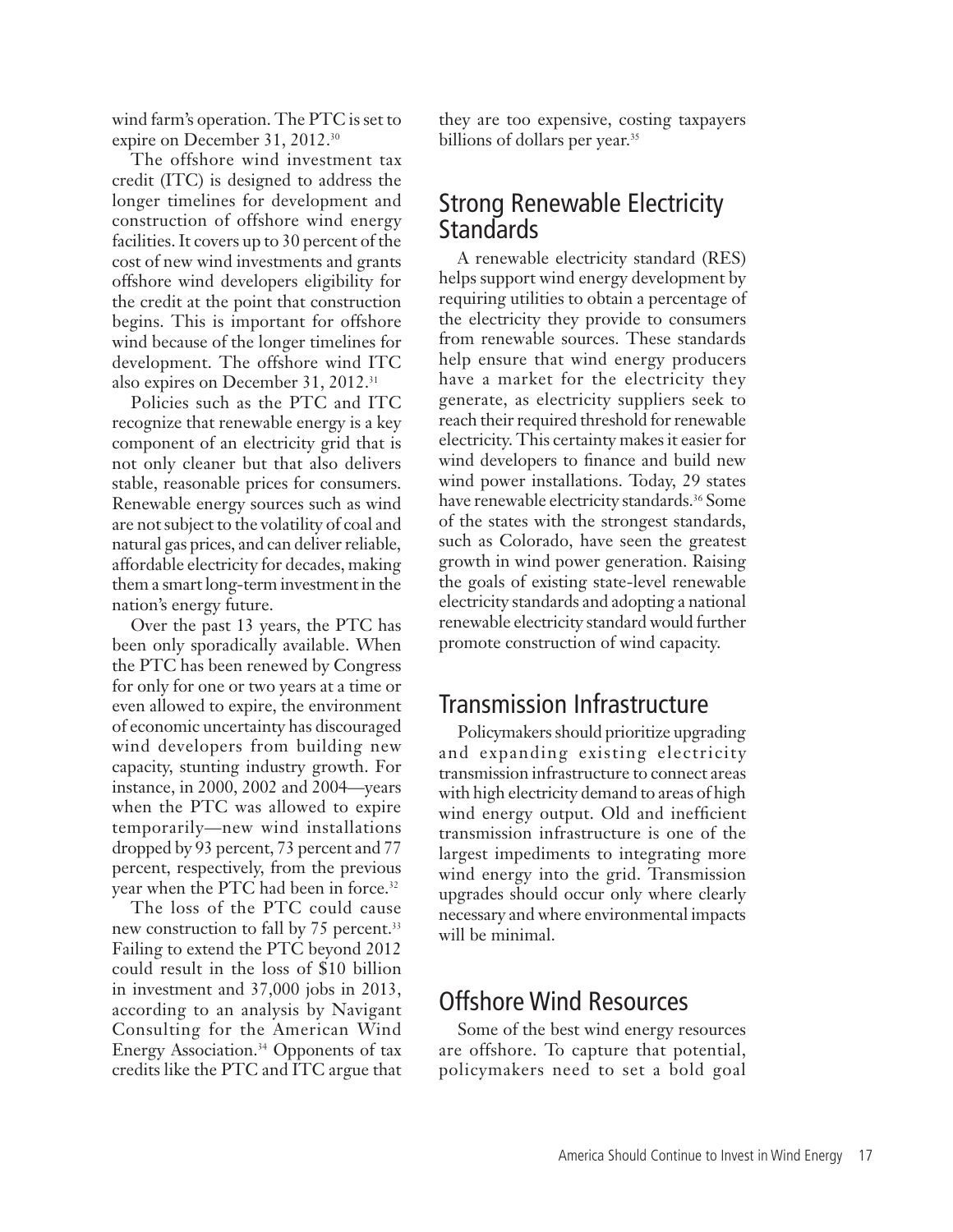for offshore wind development in the Atlantic. A goal will help articulate the important role of offshore wind in America's energy future. The Department of the Interior and the Bureau of Ocean Energy Management will need sufficient staff and resources to manage multiple renewable energy leases along the coast and to promote an efficient leasing

process. A coordinated effort by federal, state and regional economic development, energy and commerce agencies is needed to develop commitments to purchase offshore wind power. Finally, offshore wind projects must be sited, constructed and operated responsibly in order to avoid and mitigate conflict with local marine life and other uses.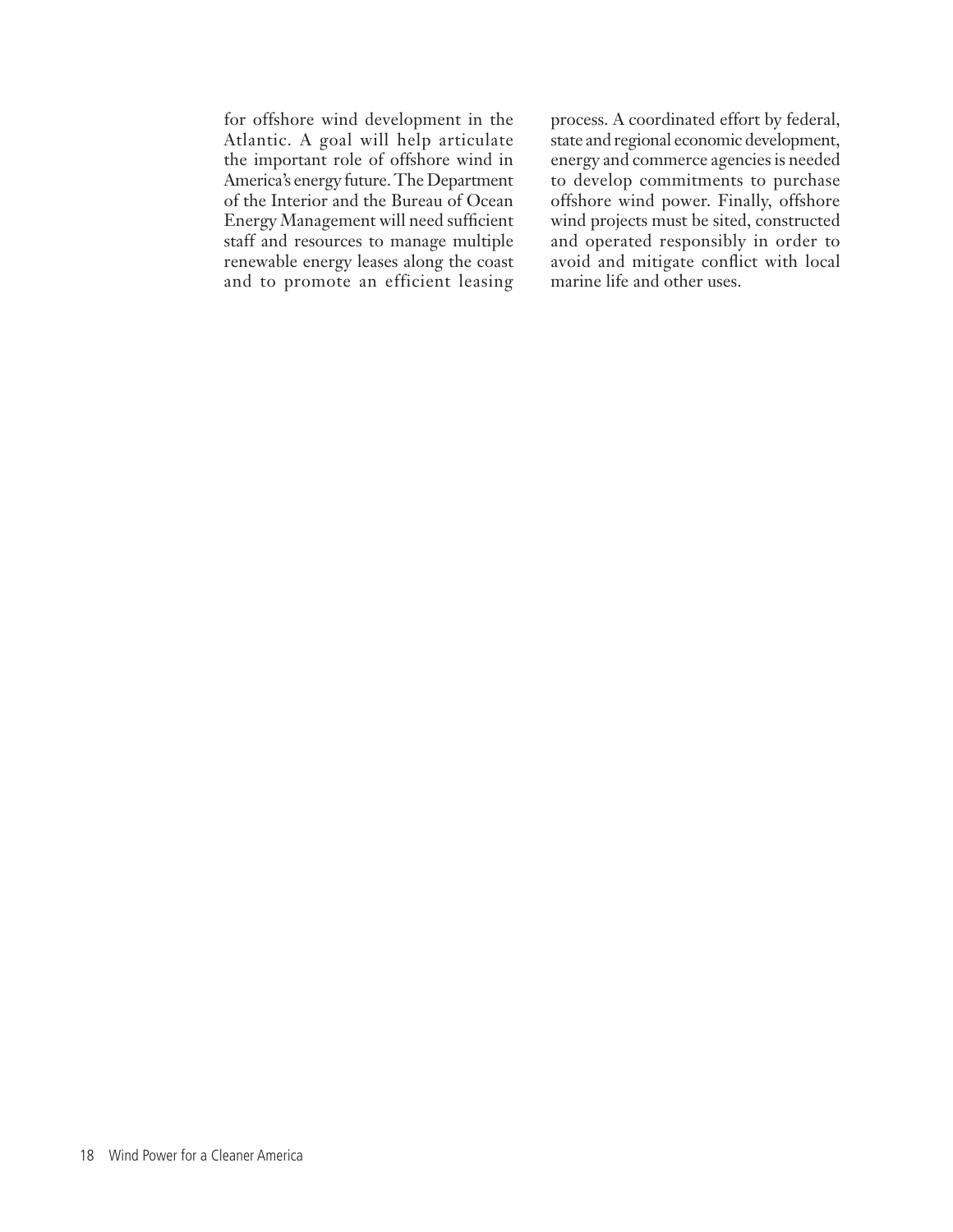### Methodology

We obtained data on annual wind<br>
generation (in MWh) in 2011<br>
from Energy Information Ad-<br>
ministration Electric Bower Monthly generation (in MWh) in 2011 ministration, *Electric Power Monthly*, February 2012.

To estimate output from wind facilities currently under construction, we obtained data on wind capacity (in MW) under construction from American Wind Energy Association (AWEA), *Wind Energy Facts* (factsheets), August 2012. We assume that the capacity factor of wind farms varies by region, shown in Table A-1, per Ryan Wiser and Mark Bolinger, *2011 Wind Technologies Market Report*, U.S. Department of Energy,

August 2012. Because the state-level data did not include Alaska or Hawaii, we assumed wind projects in those states achieved the national average capacity factor of 33 percent. We assumed that the southeastern states, which have wind resources similar to the eastern region, have the same capacity factor as the East.

Our estimate of future wind energy construction is based on a national projection of an additional 34 GW of capacity from 2013 through 2016 in Navigant Consulting, for the American Wind Energy Association, *Impact of the Production Tax Credit on the U.S. Wind Market*, 12 December 2011.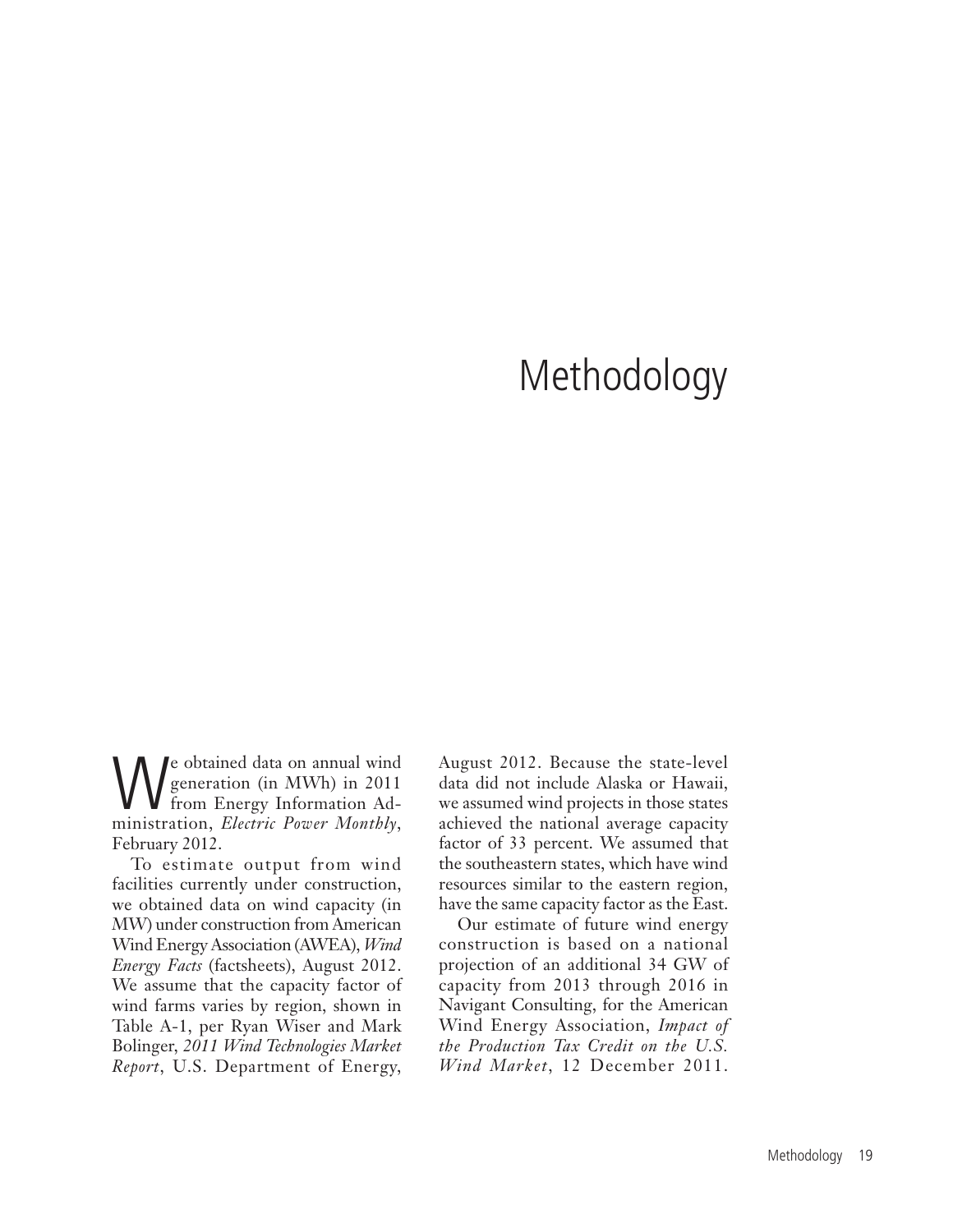| Table A-1. Average Capacity Factor,         |  |
|---------------------------------------------|--|
| Based on Projects Built from 2004-2010 $37$ |  |

| <b>Region</b>    | Average<br>Capacity<br><b>Factor</b> |
|------------------|--------------------------------------|
| Fast             | 25%                                  |
| New England      | 28%                                  |
| California       | 30%                                  |
| Great Lakes      | 31%                                  |
| <b>Northwest</b> | 32%                                  |
| Texas            | 34%                                  |
| Mountain         | 36%                                  |
| Heartland        | 37%                                  |

We apportioned this out to the states according to their share of the nation's existing and under-construction wind power capacity in MW, per AWEA, *Wind Energy Facts* (factsheets), August 2012. (Note that this produces results that appear to be at odds with the sum of output from existing and underconstruction facilities. Some states have installed capacity (MW) that produced relatively little output (MWh) in 2011, but which was factored into future capacity and output.) We translated this future wind capacity into megawatt-hours (MWh) of generation following the same method as for facilities currently under construction, described above.

#### Estimating Carbon Dioxide Emission Reductions

When a wind turbine generates electricity, it displaces some other source of electricity on the grid. In the short run, this means that production at another power plant is reduced; in the longer run, it means that fewer fossil fuel-fired plants are built. In our calculations, we assume that 75 percent of the time, the power generator that is no longer producing electricity is a natural gas-powered plant and 25 percent of the time the facility is coal fired. Typically, in practice, the plant that is turned off is that with the highest marginal cost of production.

The fuel used in the marginal plant varies from region to region and from time to time based on a particular region's generating mix and prices. In the PJM generating region, which stretches from Maryland to New Jersey to Illinois, wind historically has displaced coal 60 percent of the time and natural gas and oil the rest of the time.38 In contrast, in California and the Pacific Northwest, where a much smaller portion of electricity is generated by coal, natural gas is far more often the marginal fuel.

A ratio of 75 percent natural gas and 25 percent coal displacement is broadly representative of how wind influences the electricity grid. We obtained a national average emissions rate for coal and natural gas plants from Environmental Protection Agency, *eGRID2012 Version 1.0 Year 2009 GHG Annual Output Emission Rates*, 10 May 2012.

To put carbon dioxide emission reductions in perspective, we calculated how many passenger vehicles would have to be removed from the road in order to produce comparable savings. Data on vehicle emissions rates is from Environmental Protection Agency, *Greenhouse Gas Equivalencies Calculator*, May 2011.

#### Estimating Water Consumption Avoided

We estimated water savings using freshwater and saltwater consumption rates in coal, natural gas combined cycle and natural gas combustion turbine plants from U.S. Department of Energy, Office of Energy Efficiency and Renewable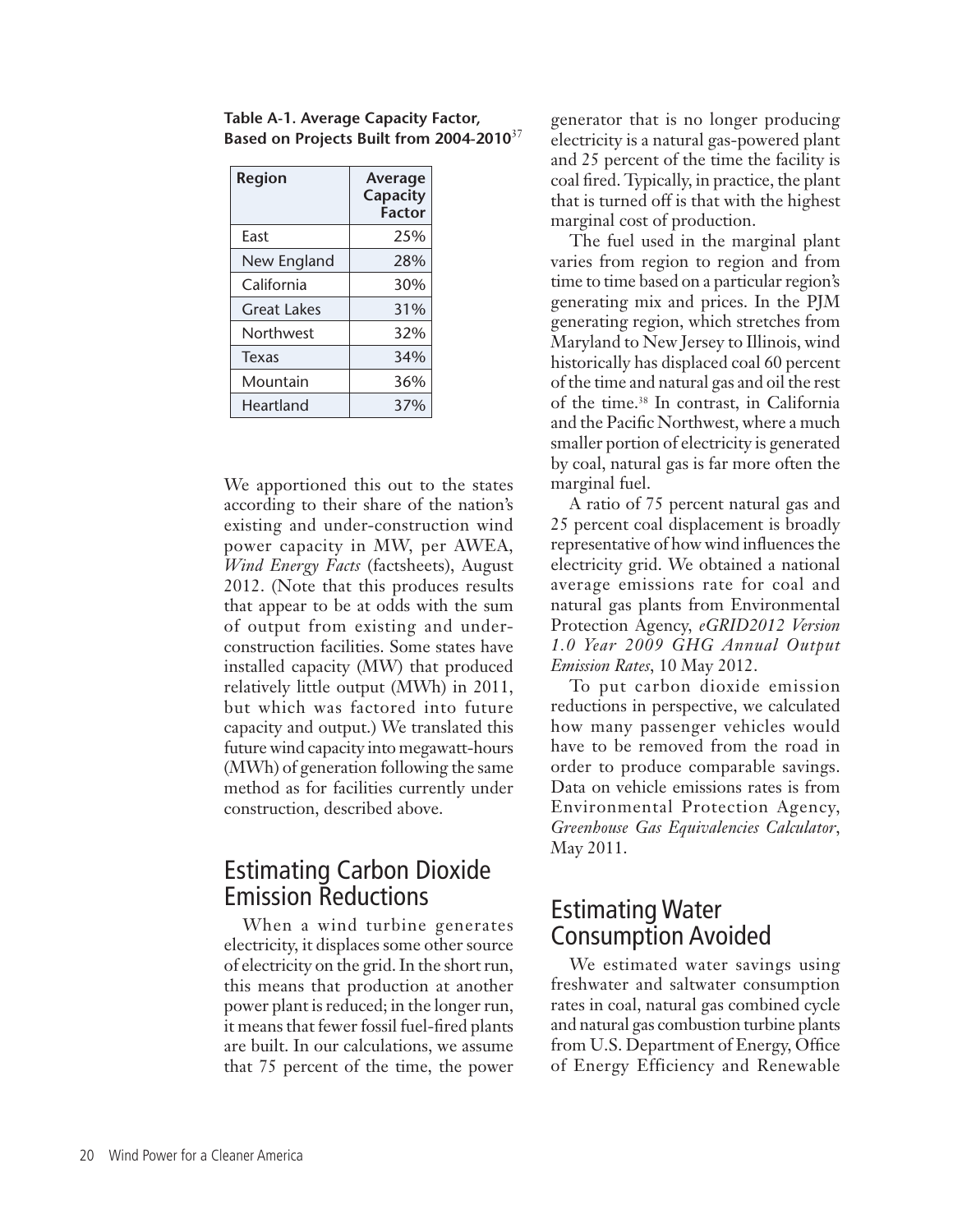Energy, *20% Wind Energy by 2030: Increasing Wind Energy's Contribution to U.S. Electricity Supply*, July 2008. We used the same assumption as for carbon dioxide savings that 75 percent of displaced generation is from natural gas and 25 percent is from coal.

We calculated how many individuals' domestic water needs could be met with this amount of saved water. We obtained state-level per capita domestic water use from Joan Kenny, et al., *Estimated Use of Water in the United States in 2005*, U.S. Geological Survey, 2009.

#### Estimating Avoided Emissions of Nitrogen Oxides and Sulfur Dioxide

We also estimated avoided emissions of nitrogen oxides and sulfur dioxide for

each state. We calculated an average emissions rate for natural gas and coal generation in each state using 2010 nitrogen oxides and sulfur dioxide emission data from Energy Information Administration, *State Historical Tables for 2010* (EIA-767 and EIA-906), December 2011. We divided emissions by generation from natural gas and coal plants in 2010, per Energy Information Administration, *Net Generation by State by Type of Producer by Energy Source, Annual Back to 1990* (EIA-906, EIA-920 and EIA-923). We then created an average emission rate for each state based on a 25 percent coal/75 percent natural gas split.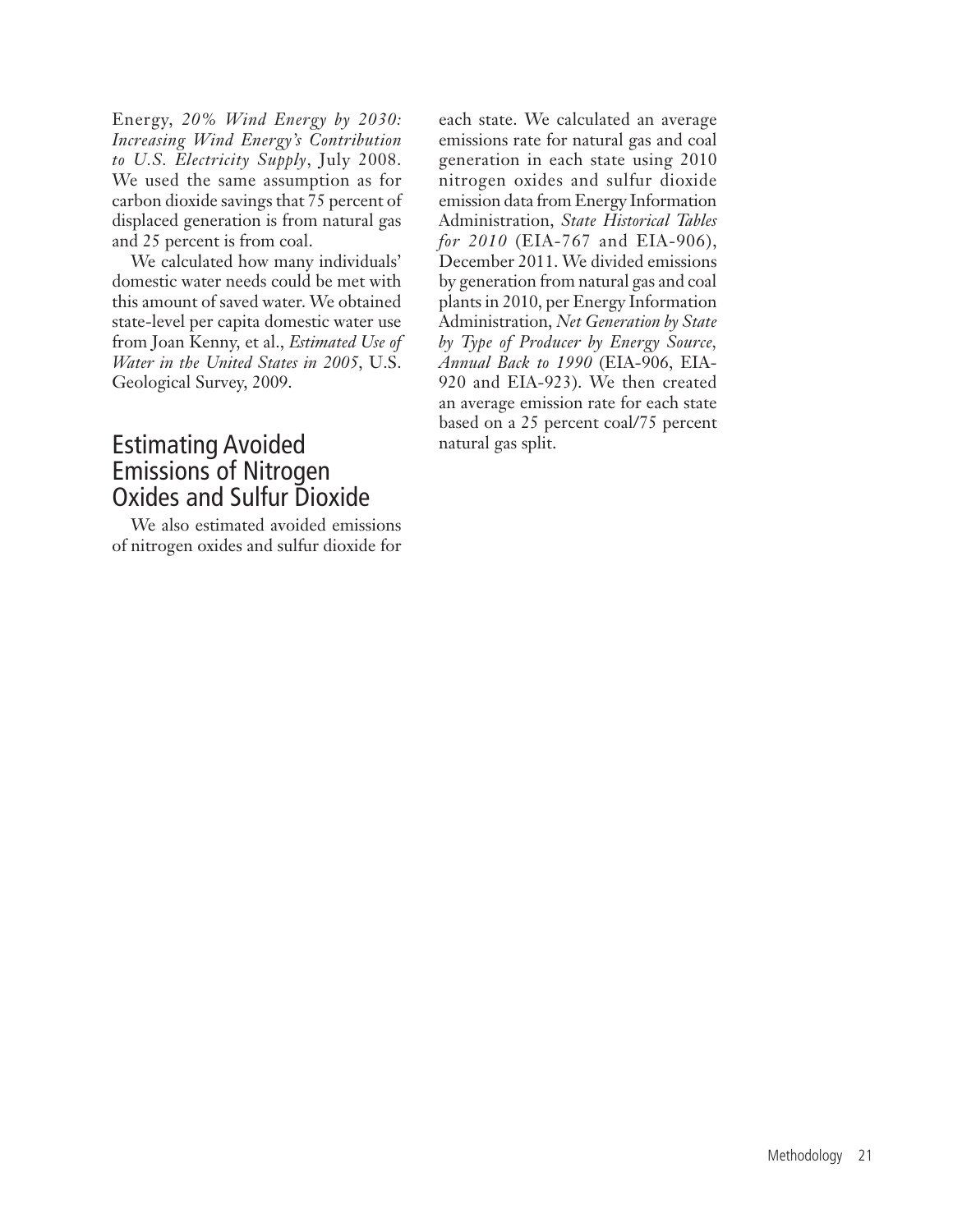| <b>State</b>            | Rank:<br><b>Existing</b><br><b>Wind</b><br><b>Energy</b> | <b>Existing</b><br><b>Wind Energy</b><br>(MWh/year) | <b>Wind Energy</b><br><b>Under</b><br>Construction<br>(MWh/year) | In 2016,<br><b>Possible New</b><br><b>Wind Energy</b><br>(MWh/year) |
|-------------------------|----------------------------------------------------------|-----------------------------------------------------|------------------------------------------------------------------|---------------------------------------------------------------------|
| Texas                   | 1                                                        | 30,051,000                                          | 4,685,000                                                        | 20,645,000                                                          |
| lowa                    | $\overline{2}$                                           | 10,700,000                                          | 1,974,000                                                        | 9,436,000                                                           |
| California              | 3                                                        | 8,084,000                                           | 3,062,000                                                        | 8,332,000                                                           |
| Minnesota               | $\overline{4}$                                           | 6,826,000                                           | 865,000                                                          | 5,487,000                                                           |
| Illinois                | 5                                                        | 6,263,000                                           | 1,342,000                                                        | 5,466,000                                                           |
| Washington              | 6                                                        | 6,209,000                                           | 586,000                                                          | 4,623,000                                                           |
| Oklahoma                | 7                                                        | 5,369,000                                           | 3,121,000                                                        | 5,761,000                                                           |
| North Dakota            | 8                                                        | 5,150,000                                           | 681,000                                                          | 3,087,000                                                           |
| Oregon                  | 9                                                        | 4,961,000                                           | 932,000                                                          | 5,012,000                                                           |
| Colorado                | 10                                                       | 4,729,000                                           | 1,564,000                                                        | 4,116,000                                                           |
| Wyoming                 | 11                                                       | 4,709,000                                           | 0                                                                | 2,526,000                                                           |
| Kansas                  | 12                                                       | 3,759,000                                           | 4,243,000                                                        | 4,989,000                                                           |
| Indiana                 | 13                                                       | 3,289,000                                           | 546,000                                                          | 2,377,000                                                           |
| New York                | 14                                                       | 2,826,000                                           | 473,000                                                          | 2,030,000                                                           |
| South Dakota            | 15                                                       | 2,692,000                                           | 0                                                                | 1,441,000                                                           |
| New Mexico              | 16                                                       | 2,089,000                                           | 85,000                                                           | 1,390,000                                                           |
| Pennsylvania            | 17                                                       | 1,968,000                                           | 940,000                                                          | 1,663,000                                                           |
| Idaho                   | 18                                                       | 1,308,000                                           | 883,000                                                          | 1,483,000                                                           |
| Montana                 | 19                                                       | 1,243,000                                           | 642,000                                                          | 992,000                                                             |
| Wisconsin               | 20                                                       | 1,196,000                                           | 0                                                                | 972,000                                                             |
| Missouri                | 21                                                       | 1,179,000                                           | 0                                                                | 844,000                                                             |
| West Virginia           | 22                                                       | 1,099,000                                           | 0                                                                | 724,000                                                             |
| Nebraska                | 23                                                       | 1,018,000                                           | 389,000                                                          | 840,000                                                             |
| Maine                   | 24                                                       | 713,000                                             | 75,000                                                           | 536,000                                                             |
| Utah                    | 25                                                       | 576,000                                             | 0                                                                | 581,000                                                             |
| Michigan                | 26                                                       | 437,000                                             | 1,358,000                                                        | 1,520,000                                                           |
| Hawaii                  | 27                                                       | 326,000                                             | 330,000                                                          | 339,000                                                             |
| Maryland                | 28                                                       | 319,000                                             | 0                                                                | 149,000                                                             |
| Arizona                 | 29                                                       | 249,000                                             | 0                                                                | 426,000                                                             |
| Ohio                    | 30                                                       | 175,000                                             | 5,000                                                            | 648,000                                                             |
| <b>New</b><br>Hampshire | 31                                                       | 78,000                                              | 105,000                                                          | 215,000                                                             |
| Tennessee               | 32                                                       | 53,000                                              | 0                                                                | 36,000                                                              |
| Vermont                 | 33                                                       | 33,000                                              | 138,000                                                          | 135,000                                                             |
| Massachusetts           | 34                                                       | 28,000                                              | 74,000                                                           | 122,000                                                             |
| Alaska                  | 35                                                       | 16,000                                              | 121,000                                                          | 89,000                                                              |
| New Jersey              | 36                                                       | 16,000                                              | 3,000                                                            | 13,000                                                              |
| Delaware                | 37 (tie)                                                 | 0                                                   | 0                                                                | 2,000                                                               |
| Nevada                  | 37 (tie)                                                 | $\mathbf 0$                                         | 483,000                                                          | 274,000                                                             |
| Rhode Island            | 37 (tie)                                                 | $\mathbf 0$                                         | 10,000                                                           | 9,000                                                               |
| Virginia                | 37 (tie)                                                 | $\boldsymbol{0}$                                    | 83,000                                                           | 47,000                                                              |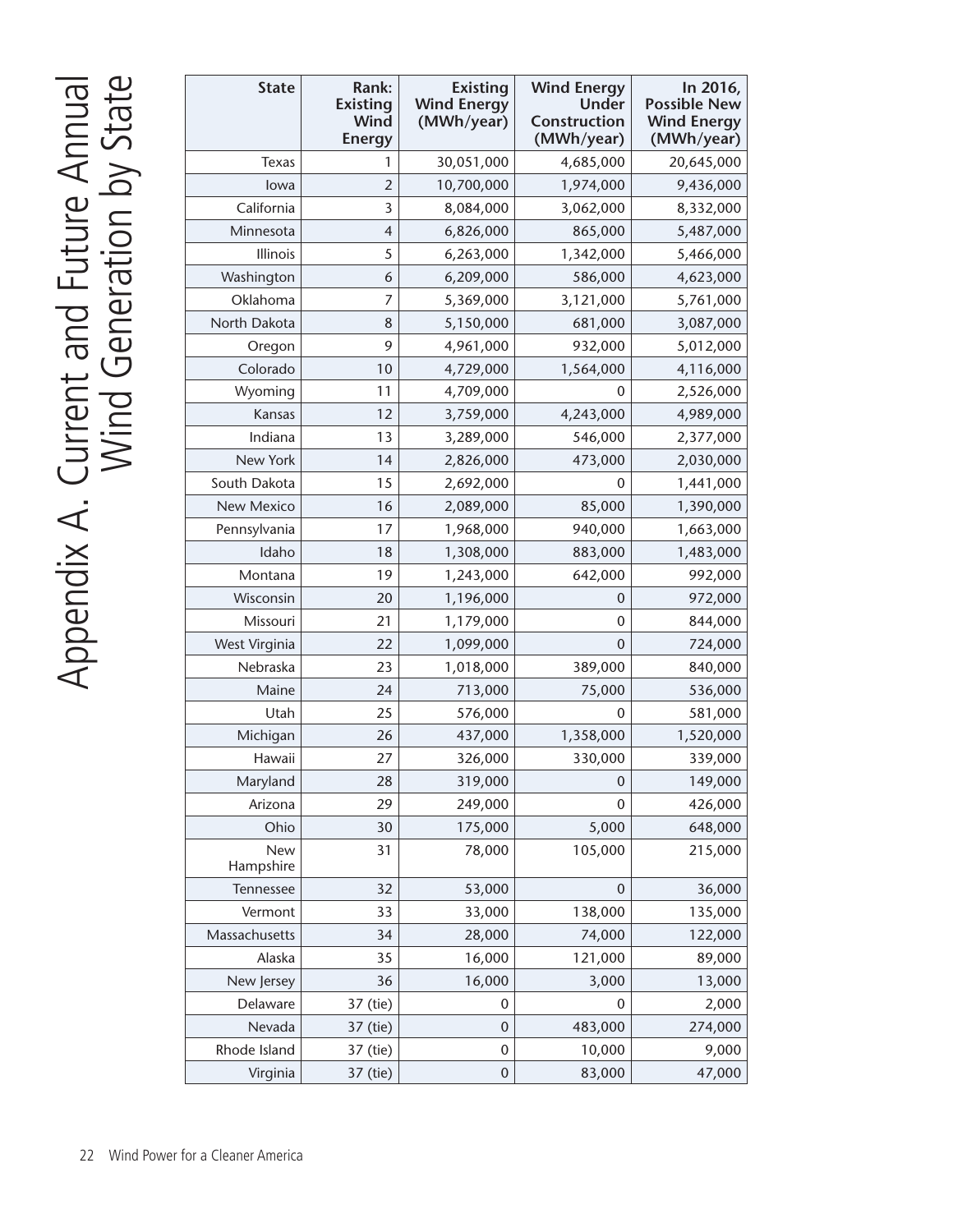|                         | <b>Avoided Carbon Dioxide Emissions</b><br>(metric tons/year) |                                             | <b>Vehicles Equivalent of</b><br><b>Avoided Pollution</b> |                                          |                                             |                                                       |
|-------------------------|---------------------------------------------------------------|---------------------------------------------|-----------------------------------------------------------|------------------------------------------|---------------------------------------------|-------------------------------------------------------|
| <b>State</b>            | <b>Existing</b><br>Wind<br><b>Energy</b>                      | <b>Wind Energy</b><br>Under<br>Construction | In 2016,<br><b>Possible New</b><br><b>Wind Energy</b>     | <b>Existing</b><br>Wind<br><b>Energy</b> | <b>Wind Energy</b><br>Under<br>Construction | In 2016,<br><b>Possible New</b><br><b>Wind Energy</b> |
| Alaska                  | 9,000                                                         | 69,000                                      | 50,000                                                    | 2,000                                    | 13,000                                      | 10,000                                                |
| Arizona                 | 141,000                                                       | 0                                           | 241,000                                                   | 28,000                                   | 0                                           | 47,000                                                |
| California              | 4,575,000                                                     | 1,733,000                                   | 4,715,000                                                 | 897,000                                  | 340,000                                     | 925,000                                               |
| Colorado                | 2,676,000                                                     | 885,000                                     | 2,329,000                                                 | 525,000                                  | 174,000                                     | 457,000                                               |
| Delaware                | $\Omega$                                                      | $\overline{0}$                              | 1,000                                                     | $\overline{0}$                           | $\mathbf 0$                                 | $\mathbf{0}$                                          |
| Hawaii                  | 184,000                                                       | 186,000                                     | 192,000                                                   | 36,000                                   | 37,000                                      | 38,000                                                |
| Idaho                   | 740,000                                                       | 500,000                                     | 839,000                                                   | 145,000                                  | 98,000                                      | 165,000                                               |
| Illinois                | 3,544,000                                                     | 759,000                                     | 3,093,000                                                 | 695,000                                  | 149,000                                     | 607,000                                               |
| Indiana                 | 1,861,000                                                     | 309,000                                     | 1,345,000                                                 | 365,000                                  | 61,000                                      | 264,000                                               |
| lowa                    | 6,055,000                                                     | 1,117,000                                   | 5,340,000                                                 | 1,187,000                                | 219,000                                     | 1,047,000                                             |
| Kansas                  | 2,127,000                                                     | 2,401,000                                   | 2,823,000                                                 | 417,000                                  | 471,000                                     | 554,000                                               |
| Maine                   | 403,000                                                       | 42,000                                      | 303,000                                                   | 79,000                                   | 8,000                                       | 59,000                                                |
| Maryland                | 181,000                                                       | 0                                           | 84,000                                                    | 35,000                                   | 0                                           | 17,000                                                |
| Massachusetts           | 16,000                                                        | 42,000                                      | 69,000                                                    | 3,000                                    | 8,000                                       | 14,000                                                |
| Michigan                | 247,000                                                       | 768,000                                     | 860,000                                                   | 48,000                                   | 151,000                                     | 169,000                                               |
| Minnesota               | 3,863,000                                                     | 490,000                                     | 3,105,000                                                 | 757,000                                  | 96,000                                      | 609,000                                               |
| Missouri                | 667,000                                                       | $\mathbf{0}$                                | 477,000                                                   | 131,000                                  | 0                                           | 94,000                                                |
| Montana                 | 703,000                                                       | 363,000                                     | 561,000                                                   | 138,000                                  | 71,000                                      | 110,000                                               |
| Nebraska                | 576,000                                                       | 220,000                                     | 475,000                                                   | 113,000                                  | 43,000                                      | 93,000                                                |
| Nevada                  | $\mathbf 0$                                                   | 273,000                                     | 155,000                                                   | $\mathbf 0$                              | 54,000                                      | 30,000                                                |
| <b>New</b><br>Hampshire | 44,000                                                        | 59,000                                      | 122,000                                                   | 9,000                                    | 12,000                                      | 24,000                                                |
| New Jersey              | 9,000                                                         | 2,000                                       | 7,000                                                     | 2,000                                    | 0                                           | 1,000                                                 |
| <b>New Mexico</b>       | 1,182,000                                                     | 48,000                                      | 786,000                                                   | 232,000                                  | 9,000                                       | 154,000                                               |
| New York                | 1,599,000                                                     | 268,000                                     | 1,149,000                                                 | 314,000                                  | 52,000                                      | 225,000                                               |
| North Dakota            | 2,914,000                                                     | 385,000                                     | 1,747,000                                                 | 571,000                                  | 76,000                                      | 342,000                                               |
| Ohio                    | 99,000                                                        | 3,000                                       | 367,000                                                   | 19,000                                   | 1,000                                       | 72,000                                                |
| Oklahoma                | 3,038,000                                                     | 1,766,000                                   | 3,260,000                                                 | 596,000                                  | 346,000                                     | 639,000                                               |
| Oregon                  | 2,807,000                                                     | 527,000                                     | 2,836,000                                                 | 550,000                                  | 103,000                                     | 556,000                                               |
| Pennsylvania            | 1,114,000                                                     | 532,000                                     | 941,000                                                   | 218,000                                  | 104,000                                     | 185,000                                               |
| Rhode Island            | 0                                                             | 6,000                                       | 5,000                                                     | 0                                        | 1,000                                       | 1,000                                                 |
| South Dakota            | 1,523,000                                                     | 0                                           | 816,000                                                   | 299,000                                  | $\boldsymbol{0}$                            | 160,000                                               |
| Tennessee               | 30,000                                                        | $\mathbf 0$                                 | 20,000                                                    | 6,000                                    | 0                                           | 4,000                                                 |
| <b>Texas</b>            | 17,005,000                                                    | 2,651,000                                   | 11,683,000                                                | 3,334,000                                | 520,000                                     | 2,291,000                                             |
| Utah                    | 326,000                                                       | $\pmb{0}$                                   | 329,000                                                   | 64,000                                   | 0                                           | 65,000                                                |
| Vermont                 | 19,000                                                        | 78,000                                      | 77,000                                                    | 4,000                                    | 15,000                                      | 15,000                                                |
| Virginia                | 0                                                             | 47,000                                      | 27,000                                                    | $\mathbf 0$                              | 9,000                                       | 5,000                                                 |
| Washington              | 3,514,000                                                     | 332,000                                     | 2,616,000                                                 | 689,000                                  | 65,000                                      | 513,000                                               |
| West Virginia           | 622,000                                                       | $\pmb{0}$                                   | 410,000                                                   | 122,000                                  | 0                                           | 80,000                                                |
| Wisconsin               | 677,000                                                       | $\mathbf 0$                                 | 550,000                                                   | 133,000                                  | $\boldsymbol{0}$                            | 108,000                                               |
| Wyoming                 | 2,665,000                                                     | 0                                           | 1,429,000                                                 | 523,000                                  | $\boldsymbol{0}$                            | 280,000                                               |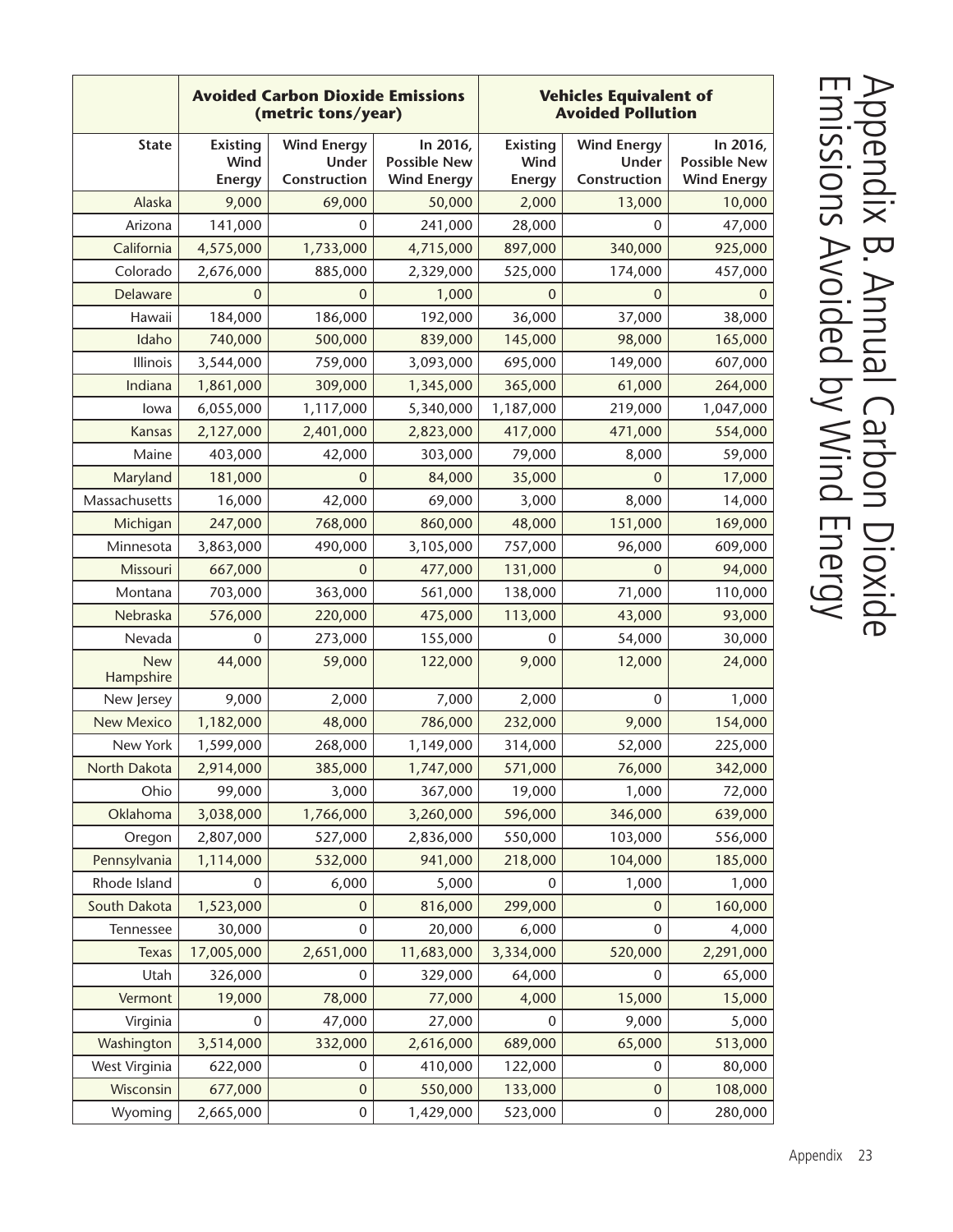|               | <b>Water Saved</b><br>(million gallons/year) |                                             | <b>Water Saved Could Provide Domestic</b><br><b>Water for This Many People</b> |                                          |                                             |                                                       |
|---------------|----------------------------------------------|---------------------------------------------|--------------------------------------------------------------------------------|------------------------------------------|---------------------------------------------|-------------------------------------------------------|
| <b>State</b>  | <b>Existing</b><br>Wind<br><b>Energy</b>     | <b>Wind Energy</b><br>Under<br>Construction | In 2016,<br><b>Possible New</b><br><b>Wind Energy</b>                          | <b>Existing</b><br>Wind<br><b>Energy</b> | <b>Wind Energy</b><br>Under<br>Construction | In 2016,<br><b>Possible New</b><br><b>Wind Energy</b> |
| Alaska        | 3                                            | 26                                          | 19                                                                             | 100                                      | 800                                         | 600                                                   |
| Arizona       | 54                                           | $\mathbf 0$                                 | 93                                                                             | 1,100                                    | $\overline{0}$                              | 1,800                                                 |
| California    | 1,759                                        | 666                                         | 1,813                                                                          | 38,900                                   | 14,700                                      | 40,100                                                |
| Colorado      | 1,029                                        | 340                                         | 896                                                                            | 23,300                                   | 7,700                                       | 20,300                                                |
| Delaware      | $\mathbf 0$                                  | $\mathbf 0$                                 | 1                                                                              | $\mathbf 0$                              | $\mathbf{0}$                                | $\mathbf 0$                                           |
| Hawaii        | 71                                           | 72                                          | 74                                                                             | 1,200                                    | 1,200                                       | 1,200                                                 |
| Idaho         | 285                                          | 192                                         | 323                                                                            | 4,200                                    | 2,800                                       | 4,700                                                 |
| Illinois      | 1,363                                        | 292                                         | 1,189                                                                          | 41,500                                   | 8,900                                       | 36,200                                                |
| Indiana       | 716                                          | 119                                         | 517                                                                            | 25,800                                   | 4,300                                       | 18,600                                                |
| lowa          | 2,328                                        | 430                                         | 2,053                                                                          | 98,100                                   | 18,100                                      | 86,500                                                |
| Kansas        | 818                                          | 923                                         | 1,086                                                                          | 27,700                                   | 31,200                                      | 36,700                                                |
| Maine         | 155                                          | 16                                          | 117                                                                            | 7,900                                    | 800                                         | 5,900                                                 |
| Maryland      | 69                                           | $\mathbf{0}$                                | 32                                                                             | 1,700                                    | $\Omega$                                    | 800                                                   |
| Massachusetts | 6                                            | 16                                          | 26                                                                             | 200                                      | 500                                         | 900                                                   |
| Michigan      | 95                                           | 295                                         | 331                                                                            | 3,300                                    | 10,100                                      | 11,300                                                |
| Minnesota     | 1,485                                        | 188                                         | 1,194                                                                          | 59,800                                   | 7,600                                       | 48,100                                                |
| Missouri      | 257                                          | $\mathbf 0$                                 | 184                                                                            | 8,000                                    | $\Omega$                                    | 5,700                                                 |
| Montana       | 270                                          | 140                                         | 216                                                                            | 6,600                                    | 3,400                                       | 5,300                                                 |
| Nebraska      | 222                                          | 85                                          | 183                                                                            | 4,500                                    | 1,700                                       | 3,700                                                 |
| Nevada        | $\mathbf 0$                                  | 105                                         | 60                                                                             | 0                                        | 1,500                                       | 900                                                   |
| New Hampshire | 17                                           | 23                                          | 47                                                                             | 600                                      | 800                                         | 1,700                                                 |
| New Jersey    | 3                                            | 1                                           | 3                                                                              | 100                                      | $\Omega$                                    | 100                                                   |
| New Mexico    | 455                                          | 19                                          | 302                                                                            | 11,600                                   | 500                                         | 7,700                                                 |
| New York      | 615                                          | 103                                         | 442                                                                            | 17,400                                   | 2,900                                       | 12,500                                                |
| North Dakota  | 1,121                                        | 148                                         | 672                                                                            | 33,700                                   | 4,500                                       | 20,200                                                |
| Ohio          | 38                                           | 1                                           | 141                                                                            | 1,500                                    | $\mathbf 0$                                 | 5,600                                                 |
| Oklahoma      | 1,168                                        | 679                                         | 1,254                                                                          | 37,700                                   | 21,900                                      | 40,400                                                |
| Oregon        | 1,080                                        | 203                                         | 1,091                                                                          | 24,400                                   | 4,600                                       | 24,700                                                |
| Pennsylvania  | 428                                          | 204                                         | 362                                                                            | 20,600                                   | 9,800                                       | 17,400                                                |
| Rhode Island  | $\mathbf 0$                                  | 2                                           | $\overline{2}$                                                                 | 0                                        | 100                                         | 100                                                   |
| South Dakota  | 586                                          | $\mathbf 0$                                 | 314                                                                            | 17,100                                   | 0                                           | 9,100                                                 |
| Tennessee     | 12                                           | 0                                           | 8                                                                              | 400                                      | 0                                           | 300                                                   |
| Texas         | 6,539                                        | 1,019                                       | 4,492                                                                          | 130,800                                  | 20,400                                      | 89,800                                                |
| Utah          | 125                                          | $\mathbf 0$                                 | 126                                                                            | 1,800                                    | 0                                           | 1,900                                                 |
| Vermont       | 7                                            | 30                                          | 29                                                                             | 300                                      | 1,300                                       | 1,300                                                 |
| Virginia      | $\mathbf 0$                                  | 18                                          | $10$                                                                           | 0                                        | 700                                         | 400                                                   |
| Washington    | 1,351                                        | 127                                         | 1,006                                                                          | 35,900                                   | 3,400                                       | 26,800                                                |
| West Virginia | 239                                          | $\boldsymbol{0}$                            | 158                                                                            | 6,500                                    | $\pmb{0}$                                   | 4,300                                                 |
| Wisconsin     | 260                                          | $\boldsymbol{0}$                            | 211                                                                            | 12,500                                   | $\pmb{0}$                                   | 10,200                                                |
| Wyoming       | 1,025                                        | 0                                           | 550                                                                            | 18,500                                   | $\pmb{0}$                                   | 9,900                                                 |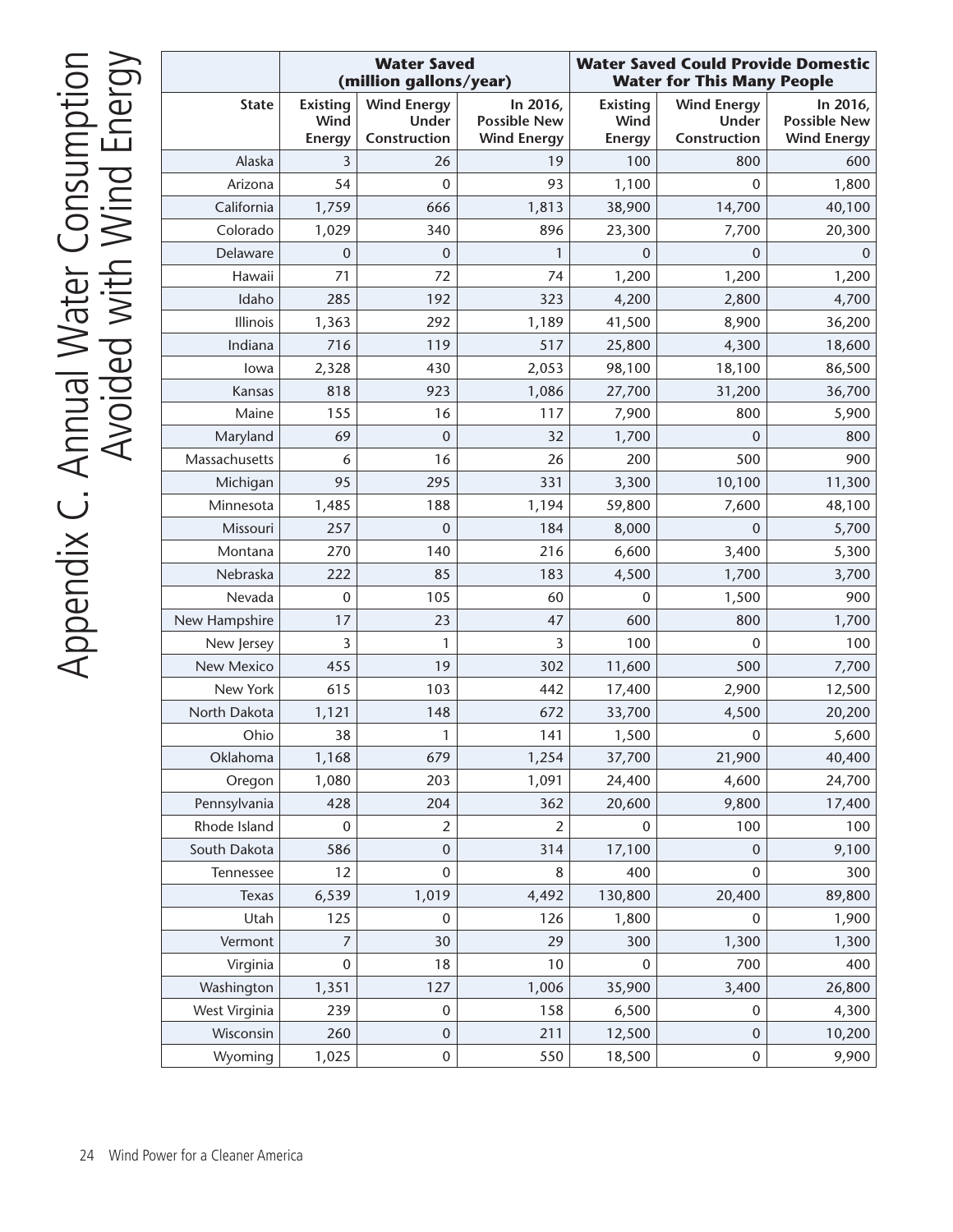|                   | <b>Avoided NO<sub>x</sub></b> Emissions<br>(tons/year) |                                             | <b>Avoided SO<sub>2</sub></b> Emissions<br>(tons/year) |                                          |                                             |                                                       |
|-------------------|--------------------------------------------------------|---------------------------------------------|--------------------------------------------------------|------------------------------------------|---------------------------------------------|-------------------------------------------------------|
| <b>State</b>      | <b>Existing</b><br>Wind<br><b>Energy</b>               | <b>Wind Energy</b><br>Under<br>Construction | In 2016,<br><b>Possible New</b><br><b>Wind Energy</b>  | <b>Existing</b><br>Wind<br><b>Energy</b> | <b>Wind Energy</b><br>Under<br>Construction | In 2016,<br><b>Possible New</b><br><b>Wind Energy</b> |
| Alaska            | 40                                                     | 310                                         | 230                                                    | 20                                       | 120                                         | 90                                                    |
| Arizona           | 100                                                    | 0                                           | 180                                                    | 50                                       | 0                                           | 90                                                    |
| California        | 6,110                                                  | 2,310                                       | 6,300                                                  | 1,730                                    | 650                                         | 1,780                                                 |
| Colorado          | 3,680                                                  | 1,220                                       | 3,210                                                  | 1,700                                    | 560                                         | 1,480                                                 |
| Delaware          | $\boldsymbol{0}$                                       | $\mathbf{0}$                                | $\overline{0}$                                         | $\mathbf{0}$                             | $\mathbf{0}$                                | $\Omega$                                              |
| Hawaii            | 70                                                     | 70                                          | 80                                                     | 70                                       | 70                                          | 80                                                    |
| Idaho             | 9,310                                                  | 6,280                                       | 10,550                                                 | 14,050                                   | 9,490                                       | 15,940                                                |
| Illinois          | 3,310                                                  | 710                                         | 2,890                                                  | 4,270                                    | 910                                         | 3,720                                                 |
| Indiana           | 1,710                                                  | 280                                         | 1,230                                                  | 3,100                                    | 520                                         | 2,240                                                 |
| lowa              | 8,480                                                  | 1,560                                       | 7,480                                                  | 7,420                                    | 1,370                                       | 6,540                                                 |
| Kansas            | 5,540                                                  | 6,250                                       | 7,350                                                  | 1,290                                    | 1,460                                       | 1,720                                                 |
| Maine             | 670                                                    | 70                                          | 500                                                    | 1,110                                    | 120                                         | 840                                                   |
| Maryland          | 310                                                    | 0                                           | 140                                                    | 160                                      | 0                                           | 70                                                    |
| Massachusetts     | 10                                                     | $20\,$                                      | 40                                                     | 30                                       | 80                                          | 140                                                   |
| Michigan          | 260                                                    | 820                                         | 920                                                    | 420                                      | 1,310                                       | 1,470                                                 |
| Minnesota         | 5,480                                                  | 690                                         | 4,400                                                  | 3,480                                    | 440                                         | 2,800                                                 |
| Missouri          | 520                                                    | $\mathbf{0}$                                | 370                                                    | 1,000                                    | $\mathbf{0}$                                | 720                                                   |
| Montana           | 5,450                                                  | 2,810                                       | 4,350                                                  | 340                                      | 180                                         | 270                                                   |
| Nebraska          | 1,290                                                  | 490                                         | 1,060                                                  | 780                                      | 300                                         | 640                                                   |
| Nevada            | 0                                                      | 270                                         | 160                                                    | $\mathbf{0}$                             | 140                                         | 80                                                    |
| New Hampshire     | 30                                                     | 40                                          | 80                                                     | 230                                      | 310                                         | 630                                                   |
| New Jersey        | 10                                                     | 0                                           | 10                                                     | 10                                       | $\mathbf 0$                                 | 10                                                    |
| <b>New Mexico</b> | 1,830                                                  | 70                                          | 1,220                                                  | 340                                      | 10                                          | 230                                                   |
| New York          | 1,420                                                  | 240                                         | 1,020                                                  | 2,940                                    | 490                                         | 2,110                                                 |
| North Carolina    | $\boldsymbol{0}$                                       | $\mathbf{0}$                                | $\overline{0}$                                         | 0                                        | $\mathbf{0}$                                | $\Omega$                                              |
| North Dakota      | 35,050                                                 | 4,630                                       | 21,010                                                 | 5,750                                    | 760                                         | 3,450                                                 |
| Ohio              | 70                                                     | $\mathbf 0$                                 | 250                                                    | 240                                      | 10                                          | 880                                                   |
| Oklahoma          | 4,940                                                  | 2,870                                       | 5,300                                                  | 3,810                                    | 2,220                                       | 4,090                                                 |
| Oregon            | 3,470                                                  | 650                                         | 3,510                                                  | 4,700                                    | 880                                         | 4,750                                                 |
| Pennsylvania      | 780                                                    | 370                                         | 660                                                    | 1,880                                    | 900                                         | 1,590                                                 |
| Rhode Island      | $\boldsymbol{0}$                                       | $\mathbf 0$                                 | 0                                                      | 0                                        | 0                                           | $\Omega$                                              |
| South Dakota      | 3,530                                                  | $\pmb{0}$                                   | 1,890                                                  | 2,670                                    | 0                                           | 1,430                                                 |
| Tennessee         | 30                                                     | $\pmb{0}$                                   | 20                                                     | 40                                       | 0                                           | 30                                                    |
| Texas             | 16,780                                                 | 2,620                                       | 11,530                                                 | 22,990                                   | 3,580                                       | 15,800                                                |
| Utah              | 390                                                    | 0                                           | 390                                                    | 120                                      | 0                                           | 120                                                   |
| Vermont           | 10                                                     | 60                                          | 60                                                     | 0                                        | $\mathbf 0$                                 | $\mathbf 0$                                           |
| Virginia          | $\boldsymbol{0}$                                       | 50                                          | 30                                                     | 0                                        | 100                                         | 50                                                    |
| Washington        | 3,850                                                  | 360                                         | 2,870                                                  | 600                                      | 60                                          | 450                                                   |
| West Virginia     | 640                                                    | $\pmb{0}$                                   | 420                                                    | 410                                      | $\boldsymbol{0}$                            | 270                                                   |
| Wisconsin         | 600                                                    | $\pmb{0}$                                   | 480                                                    | 1,030                                    | 0                                           | 840                                                   |
| Wyoming           | 10,740                                                 | $\pmb{0}$                                   | 5,760                                                  | 2,040                                    | $\boldsymbol{0}$                            | 1,090                                                 |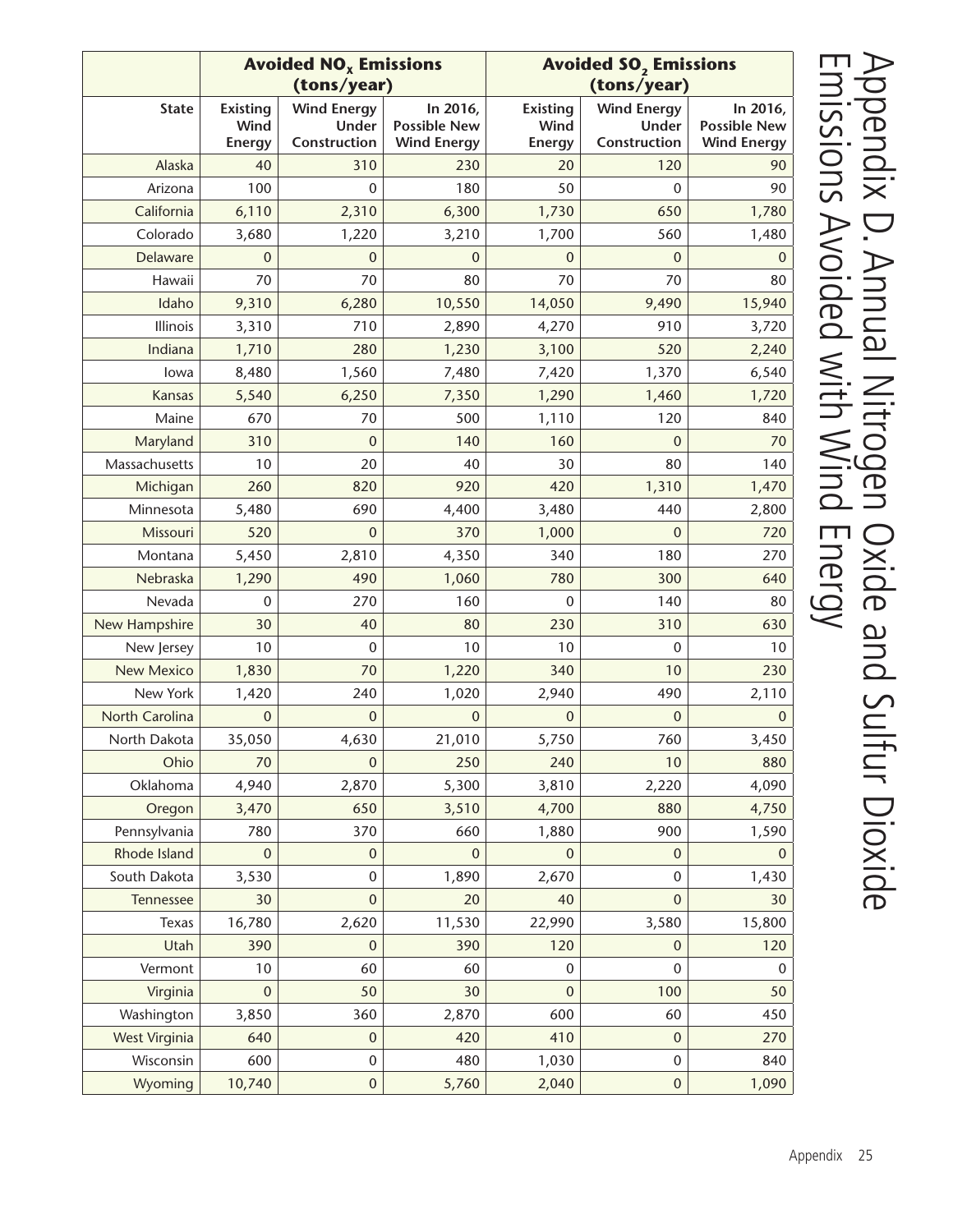### **Notes**

1. U.S. Energy Information Administration, *Annual Energy Review 2011*, 27 September 2012.

2. U.S. Energy Information Administration, *Emissions of Greenhouse Gases in the United States 2009*, 31 March 2011.

3. United States Environmental Protection Agency, *Clean Energy: Air Emissions*, downloaded from www.epa.gov/cleanenergy/, 28 September 2012.

4. Ibid.

5. Abrahm Lustgarten, "Climate Benefits of Natural Gas May Be Overstated," *ProPublica*, 25 January 2011.

6. See note 1.

7. Thomas R. Karl, et al. (eds.), United States Global Change Research Program, *Global Climate Change Impacts in the United States*, 2009.

8. Travis Madsen and Nathan Willcox, Environment America Research and Policy Center, *When It Rains, It Pours: Global Warming and the Increase in Extreme Precipitation from 1948 to 2011*, July 2012.

9. See note 7.

- 10. Ibid.
- 11. Ibid.
- 12. Ibid.

13. Sujata Gupta, Dennis A. Tirpak, et al., "Policies, Instruments and Co-operative Arrangements" in *Climate Change 2007: Mitigation, Contribution of Working Group III to the Fourth Assessment Report of the Intergovernmental Panel on Climate Change*, 2007.

14. Union of Concerned Scientists, *The Energy-Water Collision: Energy and Water Demands Clash During Hot, Dry Summers*, downloaded from www.ucsusa.org/assets/documents/

clean\_energy/ew3/Infographic-The-Energy-Water-Collision-All-Facts.pdf on 4 October 2012.

15. Associated Press, "Georgia's Governor Declares Drought Emergency," *NBCNews.com*, 20 October 2007.

16. Kristen Averyt, et al., *Freshwater Use by U.S. Power Plants: Electricity's Thirst for a Precious Resource*, Union of Concerned Scientists, November 2011.

17. Ibid.

18. Ibid.

19. Erica Beshears, "Obstacle to More Power: Hot Water: River Temperature so High That Duke Energy Curtails Work at Two Plants," *Charlotte Observer*, 12 August 2007.

20. Angela Ward, "East Texas Drought: Falling Lake Levels Affect Recreational Use," *News-Journal* (Longview, TX), 27 July 2011.

21. Kate Galbraith, "Texas Senate Hears Warnings on Drought and Electricity," *The Texas Tribune,* 10 January 2012.

22. M. Lippman, "Health Effects of Ozone: A Critical Review," *Journal of the Air Pollution Control Association* 39: 672-695, 1989; I. Mudway and F. Kelley, "Ozone and the Lung: A Sensitive Issue," *Molecular Aspects of Medicine* 21: 1-48, 2000; M. Gilmour, et al., "Ozone-Enhanced Pulmonary Infection with *Streptococcus Zooepidemicus* in Mice: The Role of Alveolar Macrophage Function and Capsular Virulence Factors," *American Review of Respiratory Disease* 147: 753-760.

23. Kendall Powell, "Ozone Exposure Throws Monkey Wrench Into Infant Lungs," *Nature Medicine*, Volume 9, Number 5, May 2003; R. McConnell, et al., "Asthma in Exercising Children Exposed to Ozone: A Cohort Study," *The Lancet* 359: 386-391, 2002; N. Kunzli, et al., "Association Between Lifetime Ambient